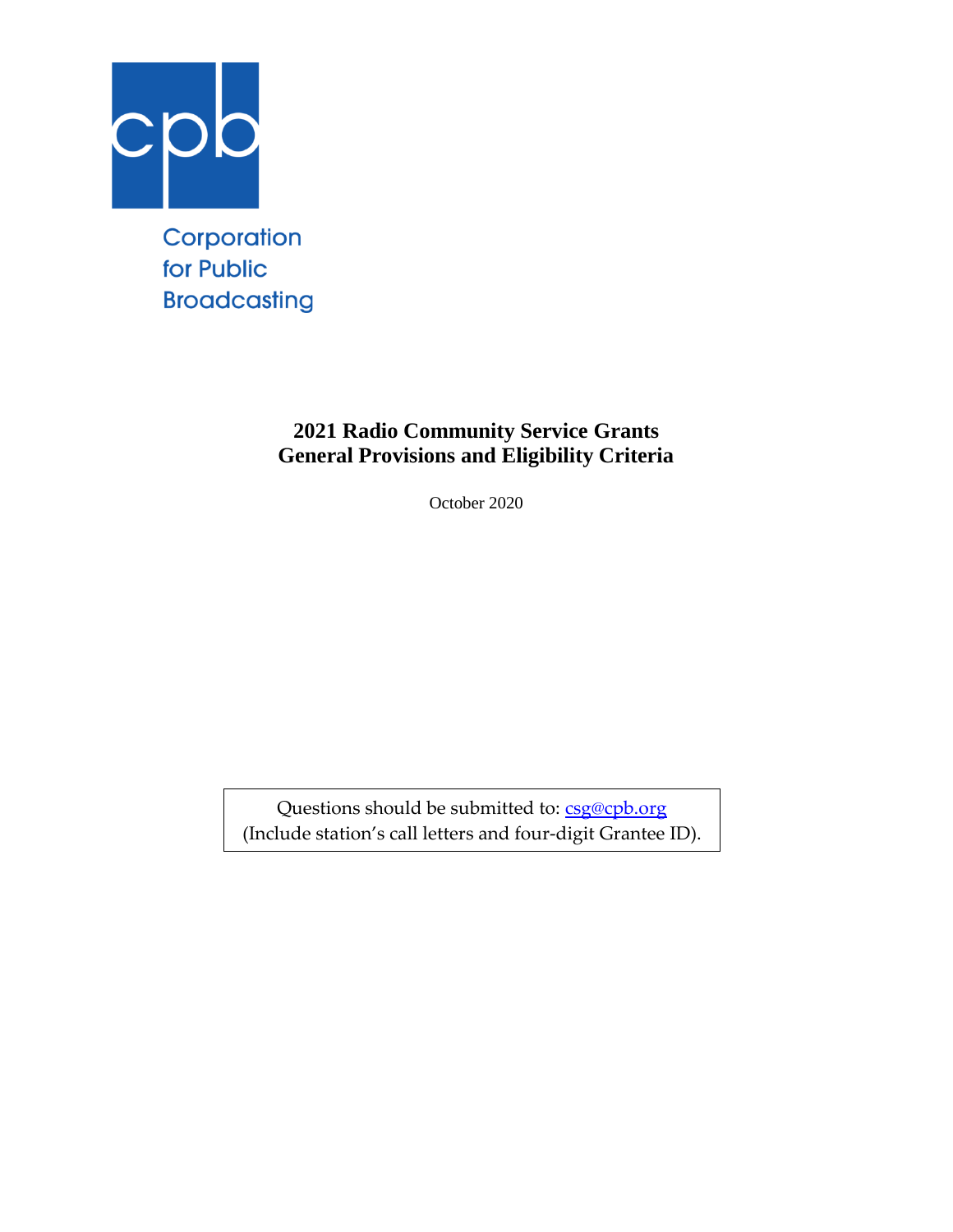# Table of Contents

| PART I.                                                                 |
|-------------------------------------------------------------------------|
|                                                                         |
|                                                                         |
|                                                                         |
|                                                                         |
|                                                                         |
|                                                                         |
|                                                                         |
|                                                                         |
|                                                                         |
|                                                                         |
| Section 12. Permitted CSG Expenditures: Unrestricted and Restricted  15 |
|                                                                         |
|                                                                         |
|                                                                         |
|                                                                         |
|                                                                         |
|                                                                         |
|                                                                         |
|                                                                         |
|                                                                         |
|                                                                         |
|                                                                         |
|                                                                         |
|                                                                         |
| Exhibit A 29<br>Exhibit B 30<br>Exhibit C 34                            |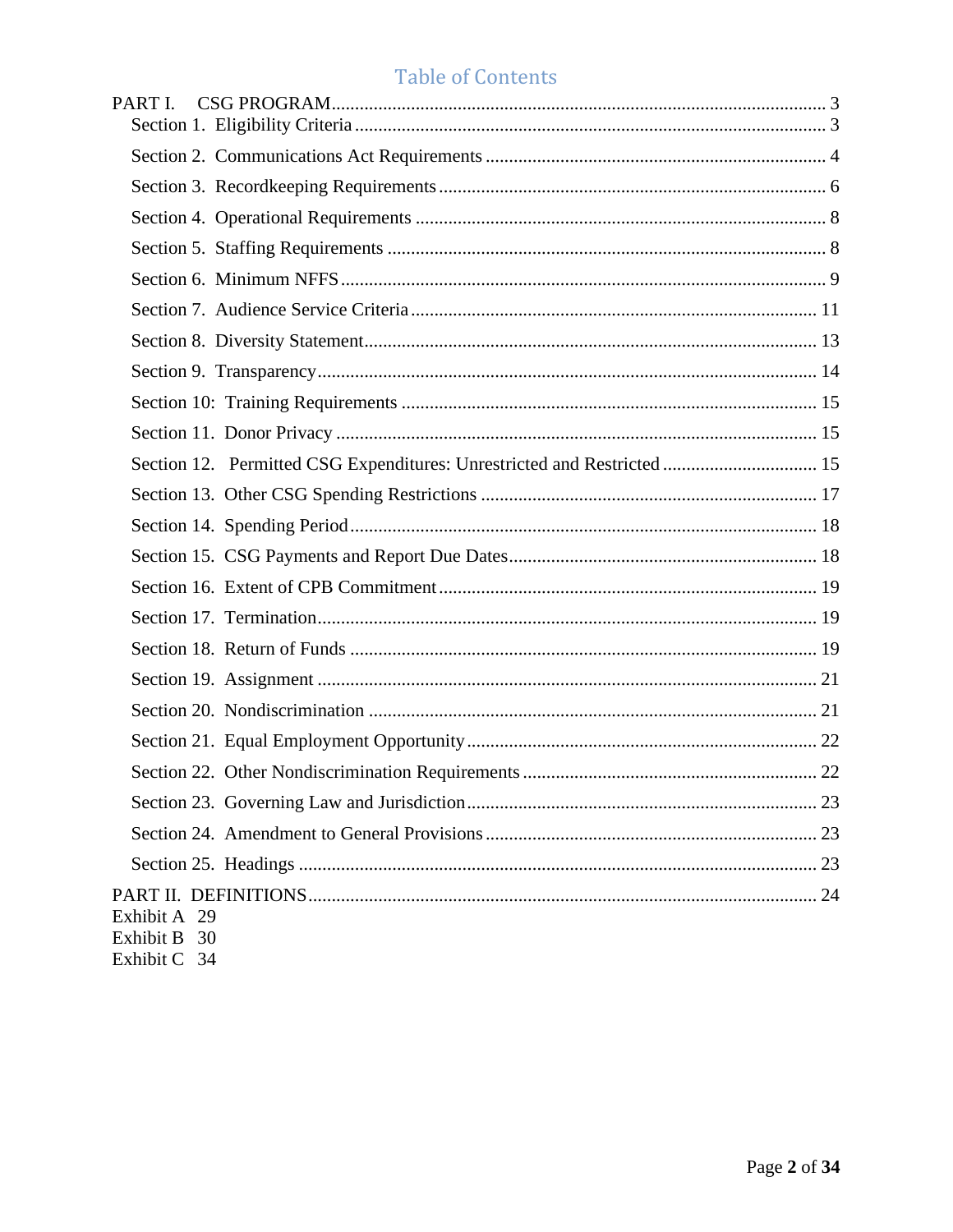

## **2021 Radio Community Service Grants General Provisions and Eligibility Criteria**

These Radio Community Service Grants General Provisions and Eligibility Criteria (General Provisions) set forth the requirements applicable to the Corporation for Public Broadcasting (CPB) Radio Community Service Grant (CSG) program. Part I contains the general requirements for the CSG Program, and Part II defines the terms used herein. CSG recipients must also comply with requirements in the documents identified in Exhibit A, which is attached hereto and incorporated herein by reference.

## **PART I. CSG PROGRAM**

## <span id="page-2-1"></span><span id="page-2-0"></span>**Section 1. Eligibility Criteria**

- **A. Eligible Grantee:** An eligible grantee is a Licensee that:
	- **1.** operates one or more radio stations, at least one of which is the Licensee's Flagship Station and meets the eligibility criteria herein;
	- **2.** received a CSG in FY 2020 or submitted an application to CPB for CSG funding during the open application period; and
	- **3.** is determined by CPB to be a qualified CSG recipient.
- **B. Ineligible Stations:** The following radio stations are not eligible to receive a CSG:
	- **1.** closed-circuit or carrier current stations;
	- **2.** stations that are managed and operated by and for students;
	- **3.** stations that primarily provide training programming to Licensee employees, clients, and/or representatives; and
	- **4.** stations licensed to political organizations.
- **C. Additional Eligibility Criteria:** Grantees in the categories below are subject to the following additional eligibility criteria:
	- **1. Joint Licensees:** Joint Licensees must individually meet the requirements set forth herein and the applicable General Provisions governing their television CSG. Resources (including but not limited to NFFS, Full-time Employees and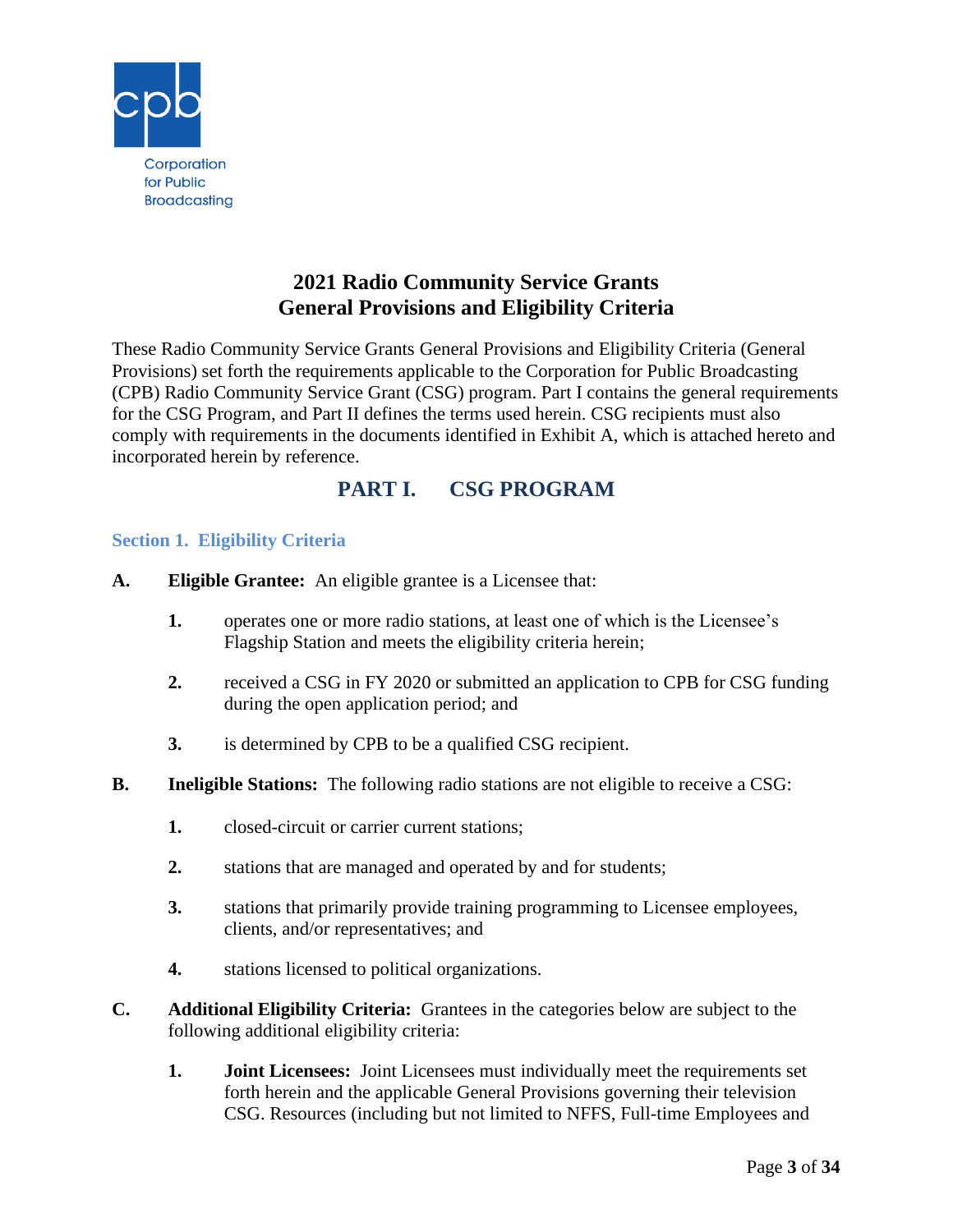Full-time Equivalent Employees) designated to meet the requirements of one CSG may not be used to meet the requirements for any other CSG.

- **2. Licensees Receiving Multiple Radio CSGs:** Licensees receiving multiple radio CSGs must ensure that each Grantee individually meets the requirements set forth in the General Provisions. Resources (including but not limited to NFFS, Fulltime Employees, and Full-time Equivalent Employees) designated to meet the requirements of one CSG may not be used to meet the requirements for any other CSG.
- **3. Overlapping Stations:** Overlapping stations, owned by the same Licensee, are deemed a single Grantee and do not qualify for separate CSGs.
- **D. Maintaining Eligibility:** Grantee is responsible for ensuring it is compliant with the General Provisions at all times during the Spending Period, and must promptly notify CPB of any non-compliance by email to Director, Radio CSG Policy & Administration, at  $csg@cpb.org$  (or the individuals CPB subsequently designates).

CPB reserves the right to reduce or eliminate Grantee's current or future CSG if CPB determines Grantee is not in compliance with the General Provisions and the CSG Agreement and Certification of Eligibility.

**E. CPB Waiver:** CPB may, in its sole discretion and in exceptional circumstances, waive a non-statutory eligibility criterion listed in Section 1, Eligibility Criteria.

## <span id="page-3-0"></span>**Section 2. Communications Act Requirements**

Grantee may not receive a CSG unless it complies with the applicable provisions of the Communications Act. In its annual CSG Agreement and Certification of Eligibility, Grantee must certify to CPB that it is compliant and will remain so throughout the Spending Period.

Certain requirements of the Act are summarized below. This summary does not include additional provisions of the Act or other applicable laws and regulations. More detailed guidance may be found in the **Compliance Booklet<sup>1</sup>**.

- **A. Open Meetings:** Meetings of Grantee's governing body, its committees and CAB must be open to the public (47 U.S.C. § 396(k)(4)). In addition, CPB requires Grantee to give at least seven days advance notice of meetings, including the time and place, by:
	- **1.** posting notice on its station website;
	- **2.** broadcasting notice on-air between 6 a.m. and 11 p.m., as shown by the station's log;
	- **3.** placing notice in the "Legal Notices" section of a local newspaper in general circulation in the station's primary coverage area; or

<sup>&</sup>lt;sup>1</sup> June 2019 edition.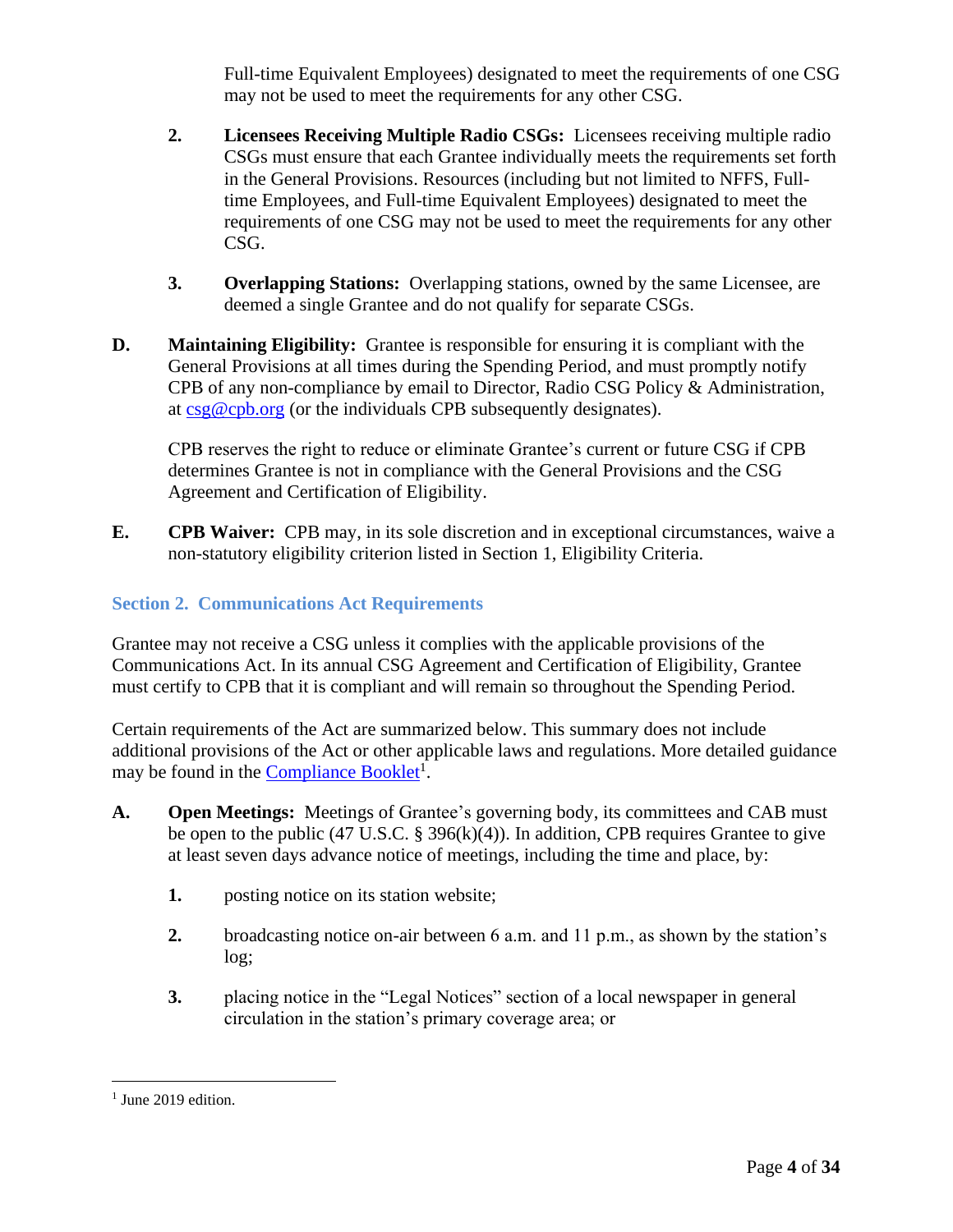- **4.** giving notice through a recorded announcement accessible on the station's phone system.
- **B. Closed Meetings:** Grantee must document why any meetings of its governing body, its committees and CAB were closed and make available to the public a written statement of the reason(s) within a reasonable time after the closed meeting  $(47 \text{ U.S.C.} \text{ } \text{\$ } 396(\text{k})(4))$ . CPB also requires that the written statement be made available for inspection, either at Grantee's central office or on its station website, within 10 days after each closed meeting.
- **C. Open Financial Records:** The Act requires stations to make available to the public their annual financial and audit reports and related financial information they are required to submit to CPB (47 U.S.C. § 396(k)(5) and § 396(l)(3)(b)). CPB also requires that each Grantee post the following documents on its station website:
	- **1.** its most recent audited financial statement, or un-audited financial statement for stations exempt from providing audited financial statements; and
	- **2.** its most recent AFR or FSR (whichever is applicable).
- **D. CAB:** All Grantees, other than those owned by a state, political or special purpose subdivision of a state, or public agency, must have a CAB  $(47 \text{ U.S.C.} \S 396(k)(8))$ .
	- **-** Grantee must undertake good faith efforts to ensure that its:
		- **a.** CAB meets at regular intervals;
		- **b.** CAB members regularly attend its meetings; and
		- **c.** CAB reasonably represents the diverse needs and interests of the communities served by Grantee's station.
	- **-** The CAB's responsibilities include the:
		- **a.** right to review the station's programming goals;
		- **b.** right to review the service provided by the station;
		- **c.** right to review significant policy decisions rendered by the station; and
		- **d.** obligation to advise the station's governing body on whether the station's programming and other significant policies are meeting the specialized educational and cultural needs of the communities served by the station, and to make recommendations that the CAB deems appropriate to meet such needs.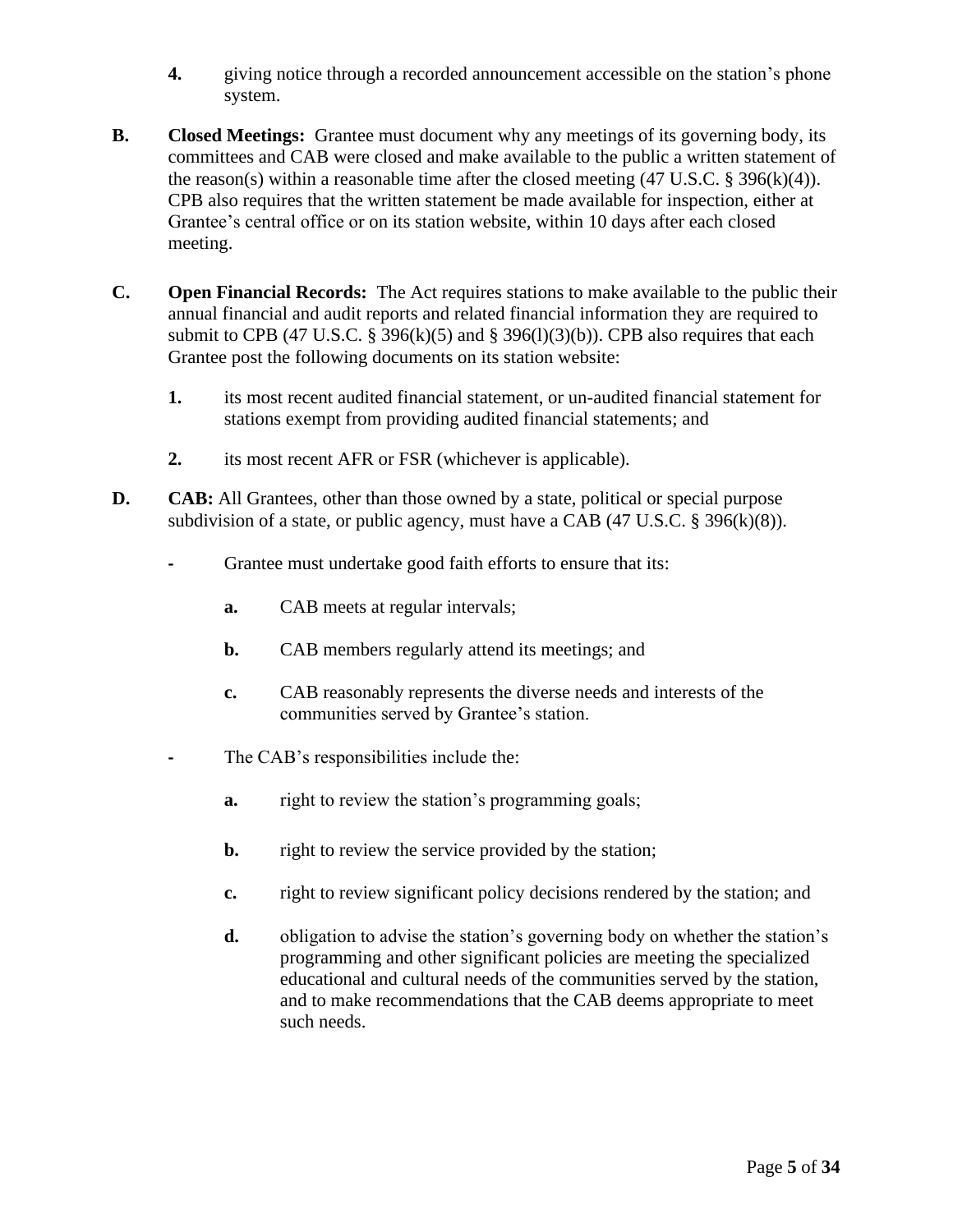#### **E. Employment Statistical Report:** Each Grantee must:

- **1.** file annually with CPB its Employment Statistical Report<sup>2</sup>; and
- **2.** make its Employment Statistical Report available for public inspection at its central office and at each other location where there are six or more employees  $(47 \text{ U.S.C. } § 396(k)(11)).$

### **F. Donor Information:** As required by 47 U.S.C. § 396(k)(12):

- **1.** Grantees are barred from renting contributor names, donor names, or other personally identifiable information (collectively, Personal Information) to or from, or exchanging Personal Information with, any federal, state, or local candidate, political party, or political committee.
- **2.** Grantees are also barred, unless required by law, from disclosing a contributor or donor's Personal Information to any Nonaffiliated Third Party, unless the station:
	- **a.** clearly and conspicuously notifies contributors or donors that the station may release its Personal Information to Nonaffiliated Third Parties;
	- **b.** advises contributors or donors before any disclosure that they have the option not to have their Personal Information disclosed; and
	- **c.** explains to the contributor or donor how to exercise that non-disclosure option.

## <span id="page-5-0"></span>**Section 3. Recordkeeping Requirements**

Grantee must comply with the recordkeeping requirements set forth below.

**A. Recordkeeping, Certification, and Audit Requirements:** The Communications Act mandates recordkeeping and auditing and provides CPB and its representatives access to all records concerning a CSG. Grantee must maintain such records as CPB may in its discretion require to facilitate an effective audit.  $(47 \text{ U.S.C.} \text{ } \$ \text{ } 396(1)(3)(B), (C), \text{ } \& \text{ } (D)).$ 

Additional information related to recordkeeping is found in the [Principles of Accounting.](http://www.cpb.org/stations/principles/principlesofaccounting050818.pdf)

**B. Records and Documentation:** Grantee must retain all CSG records, including documentation sufficient to substantiate its CSG Agreement and Certification of Eligibility, for no less than three years after the end of the Spending Period. However, CSG records must be retained for no less than 10 years, after commencement of any of the events below:

<sup>&</sup>lt;sup>2</sup> The Employment Statistical Report required by the Communications Act is Section 1 of the Station Activity Survey. This report is different from the FCC's Equal Employment Opportunity requirements. See Section 21, Equal Employment Opportunity.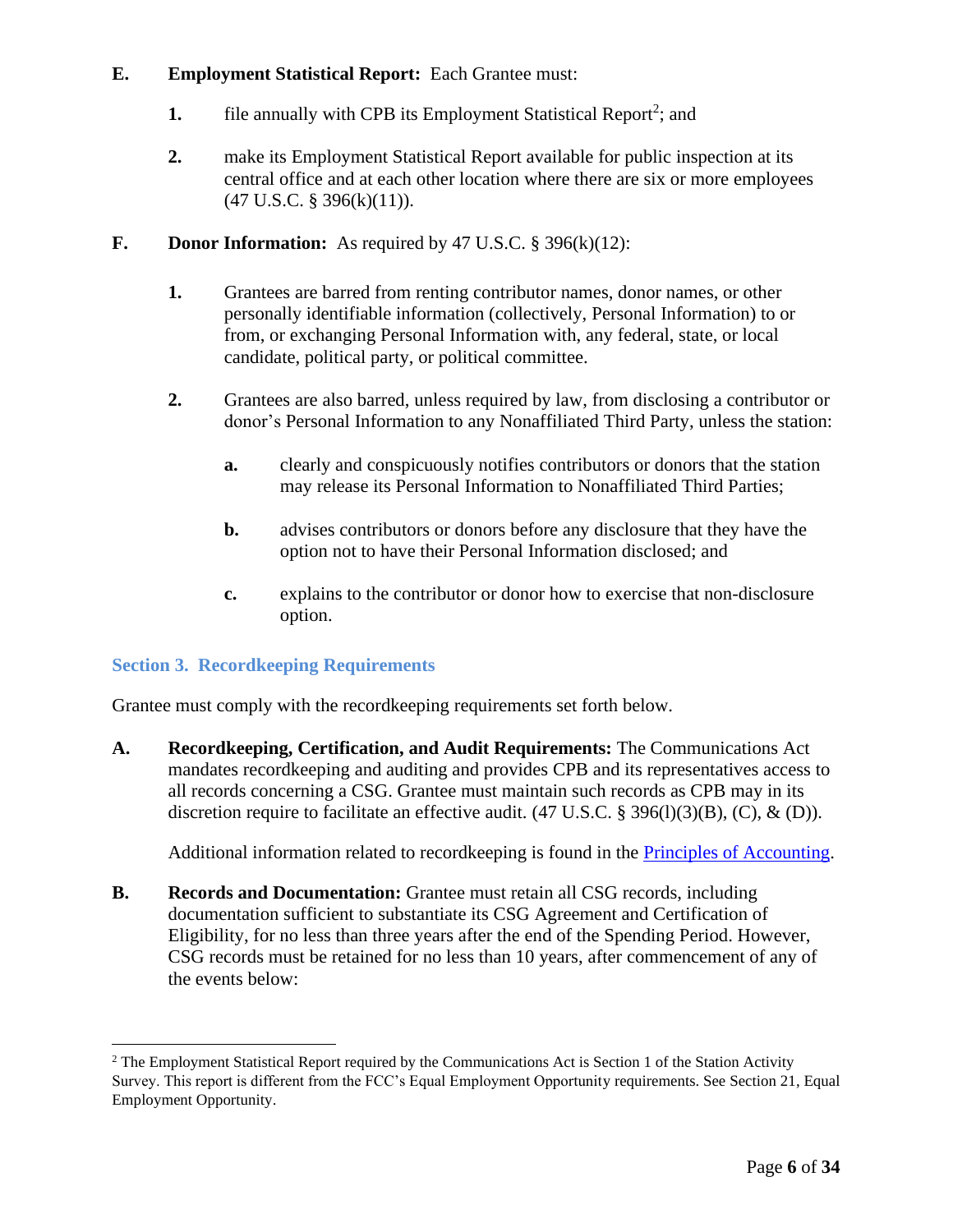- **1.** when litigation or an audit begins before the expiration of the three-year period; and
- 2. when CPB requests otherwise in writing.<sup>3</sup>

Notwithstanding the general three-year requirement, Grantee may need to retain some documentation for longer periods of time if necessary, to demonstrate its compliance with the General Provisions. For example, if the calculation of indirect costs and other valuations reported as NFFS were documented in prior years, they should be retained to support compliance in the current Spending Period.

CPB reserves the right to disallow any expenditures Grantee cannot support with appropriate documentation.

- **C. CSG Agreement and Certification of Eligibility:** Grantee must annually submit its CSG Agreement and Certification of Eligibility to CPB. Compliance is subject to audit by CPB's Inspector General and others, and improper certification may result in loss of CSG eligibility, and penalties under the Federal False Claims Act and the CSG Noncompliance Policy.
- **D. Discrete Accounting Requirement:** During the Spending Period, Grantee must be compliant with the Discrete Accounting Requirement.
- **E. Expenditures and Discrepancies:** Grantee's CSG expenditures must comply with the General Provisions. Failure to comply or provide appropriate documentation may result in CPB requiring Grantee to repay to CPB a portion or all CSG funds it received.

In the event of an improper expenditure or any discrepancies or inaccuracies in CSG expenditures, whether reported by Grantee, discovered during an audit or otherwise, CPB may, in its discretion, reduce Grantee's CSG. In the event of a CSG reduction, CPB may decide whether to recover the overpayment immediately or by reducing the current or future CSG awards. If CPB requires Grantee to return all or part of the overpayment, CPB will notify Grantee in writing of the action it intends to take.

- **F. Penalty for Late Filing:** If Grantee files any of the following beyond the required deadline, its next CSG will be subject to a penalty. The penalty is up to  $1/365<sup>th</sup>$  of the next CSG for each day any of the following reports are late:
	- **1.** AFR or FSR;
	- **2.** Audited Financial Statements (if applicable); and

<sup>3</sup> CPB revised its records retention requirements effective FY 2015.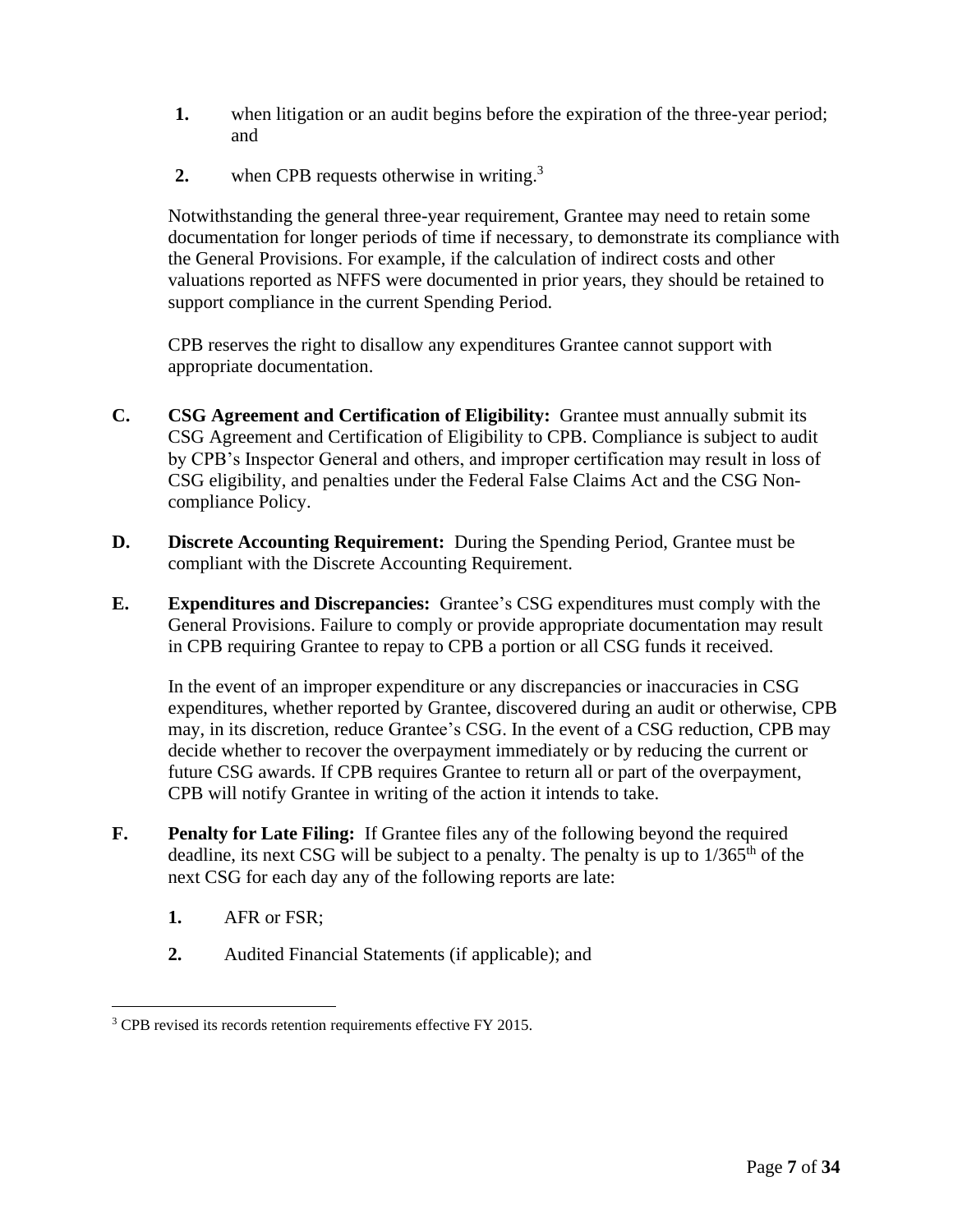**3.** Annual SAS.

## <span id="page-7-0"></span>**Section 4. Operational Requirements**

Grantee must comply with the operational requirements below.

- **A. FCC Operating Requirements:** Grantee must comply with FCC requirements for the operation of a non-commercial educational radio station throughout the Spending Period. Failure to comply with FCC requirements and the terms of the station's broadcast license may, at CPB's discretion, result in the loss or return of its CSG.
- **B. Operating Power:** Grantee must operate a broadcast station that has an ERP of 100 watts or greater in the case of an FM radio station or an operating power of 250 watts or greater in the case of an AM radio station. However, AM stations operating at less than 250 watts at certain times because of license restrictions, will remain CSG qualified if:
	- o the station meets all other requirements in the General Provisions; and
	- O CPB determines, in its sole discretion, that issuance of a CSG would further CPB's statutory goals of universal service and provide service to unserved or underserved audiences.
- **C. Broadcast Schedule:** Grantee's primary signal must have a broadcasting schedule of at least 18 consecutive hours per day, seven days per week, for 52 weeks per year. However, shared time radio stations meet this criterion if they operate at the maximum level authorized by the FCC.

The substantial majority of Grantee's daily total programming hours broadcast on its primary channel and all multicast channels must be devoted to CPB-Qualified Programming.

- **D. Locally Originated Program Service:** Grantee must originate a local program service designed to serve its community's needs and interests.
- **E. Facilities:** Grantee must have sufficient, professionally equipped on-air and production facilities to broadcast programming, of high technical quality, including the capability for simultaneous local production and origination. In addition, Grantee must provide sufficient office space suitable for station operations.

## <span id="page-7-1"></span>**Section 5. Staffing Requirements**

**A. Staffing Requirements:** Grantee must employ at least the number of staff for its respective CAP Categories as set forth in the following table with the exception of Sole Service grantees, which have no minimum staffing requirements.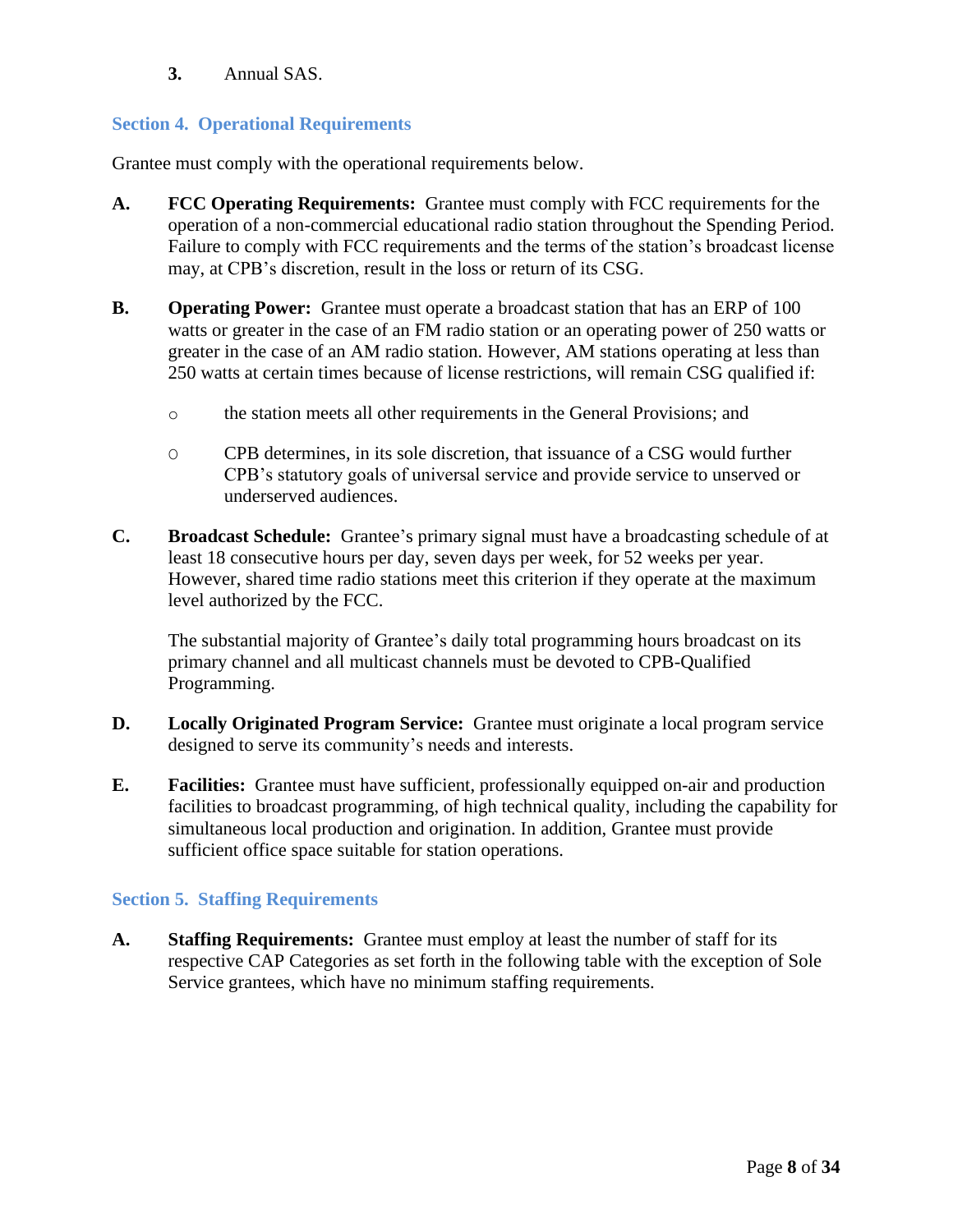| <b>Staffing Requirements</b>       |  |  |  |  |  |  |  |
|------------------------------------|--|--|--|--|--|--|--|
| <b>CAP Category</b>                |  |  |  |  |  |  |  |
| <b>Minimum Number of Employees</b> |  |  |  |  |  |  |  |
| <b>Minimum Full-time Employees</b> |  |  |  |  |  |  |  |

- **B. Calculating Full-time and Full-time Equivalent Employees:** Positions funded by the CSG shall not be counted toward satisfying the required Full-time Employee or Full-time Equivalent Employee professional minimum staffing requirements. The minimum staffing requirement for each CAP Category may be met with a combination of Full-time and Full-time Equivalent Employees, provided no fewer than two employees are Fulltime Employees. All Full-time and Full-time Equivalent Employees must work on an annual (12-month) basis. At least two Full-time Employees must be employed in a managerial and/or programming position.
- **C. On-the-Job Training:** Custodial and clerical staff, students whose student status is a condition of employment, interns, and persons enrolled in programs of formal on-the-job training shall not be counted toward satisfying the minimum staffing requirements, nor shall personnel teaching or fulfilling other academic duties in excess of the equivalent of one three-hour credit course per quarter or semester.
- **D. MASS Grantees:** MASS Grantees may count Full-time Equivalent Employees staff toward the Full-time Employee staffing requirement.

## <span id="page-8-0"></span>**Section 6. Minimum NFFS**

Grantees that do not meet the required minimum NFFS for their CAP Category (shown in the table below) for three consecutive years automatically lose their future CSG eligibility, as explained below.

- **A. Minimum NFFS:** Grantee must meet the minimum NFFS in the table below for its CAP Category, using its 2019 fiscal year AFR or FSR, whichever is applicable.
- **B. Minimum Direct NFFS:** At least fifty percent of Grantee's minimum NFFS must be Direct NFFS.

| <b>Minimum NFFS and Direct NFFS</b> |                     |                  |           |           |           |           |  |  |
|-------------------------------------|---------------------|------------------|-----------|-----------|-----------|-----------|--|--|
| <b>CAP Category</b>                 |                     | 2<br>З<br>4<br>6 |           |           |           |           |  |  |
| <b>Minimum NFFS</b>                 | \$250,000           | \$275,000        | \$300,000 | \$300,000 | \$400,000 | \$500,000 |  |  |
| <b>MASS or RASS</b>                 | \$250,000           | \$250,000        | \$275,000 | \$275,000 | \$300,000 | \$400,000 |  |  |
| Both MASS and RASS <sup>4</sup>     | \$100,000           | \$100,000        | \$100,000 | \$100,000 | \$100,000 | \$100,000 |  |  |
| <b>Minimum Direct NFFS</b>          | 50% of Minimum NFFS |                  |           |           |           |           |  |  |

<sup>4</sup> Stations that must have a minimum NFFS of \$100,000 include MASS stations with a minority cume composition of at least 75% and stations that qualify as both MASS and RASS stations.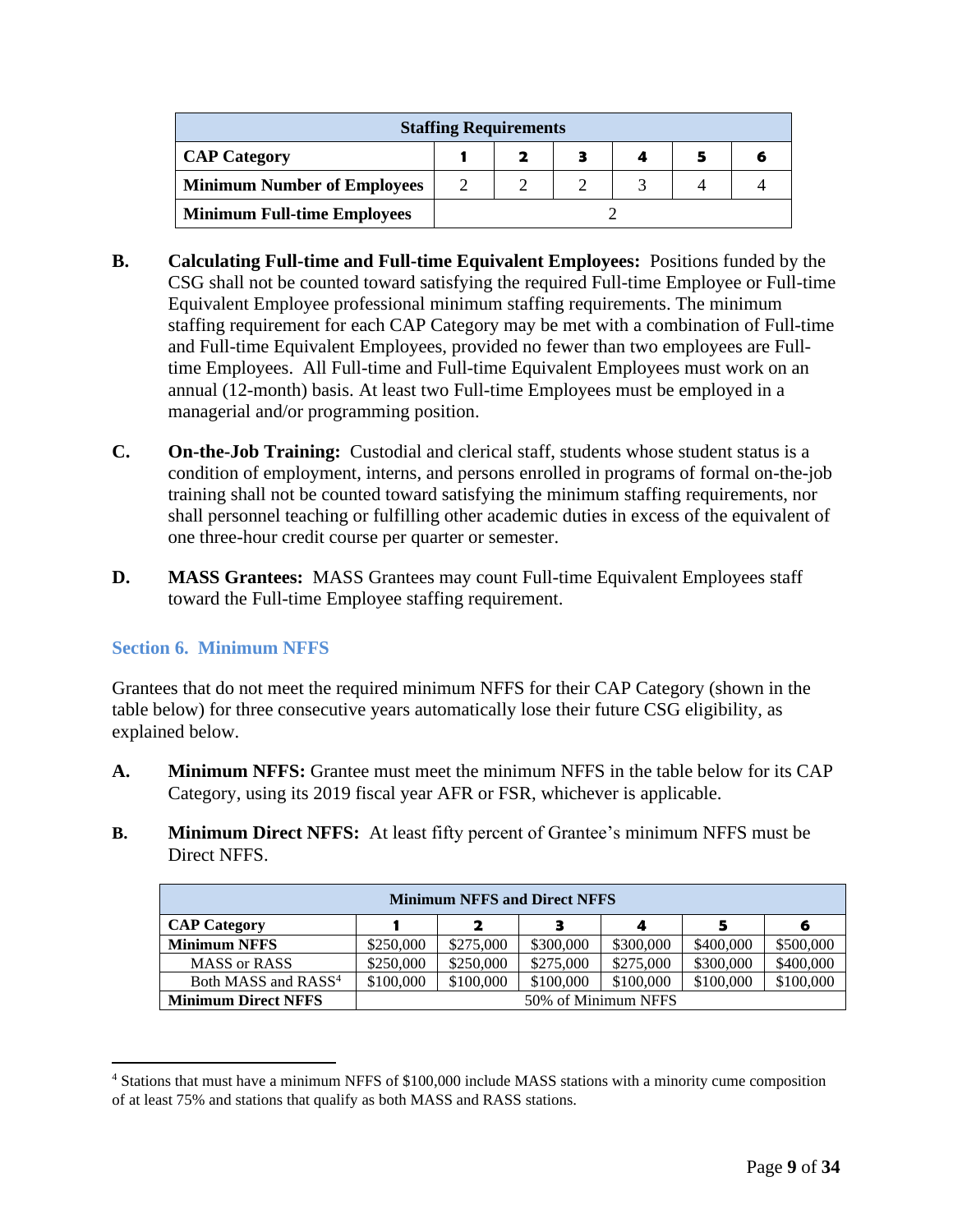- **C. First Notice:** If Grantee fails to satisfy its minimum NFFS requirement based on Grantee's 2019 fiscal year AFR or FSR (whichever is applicable), CPB will provide Grantee with written notice of the same (first notice). After receiving the first notice, Grantee will continue to be eligible to participate in the FY 2021 CSG program.
- **D. Second Notice:** If, after receiving a first notice, Grantee fails to satisfy its minimum NFFS requirement based on Grantee's 2020 fiscal year AFR or FSR (whichever is applicable), CPB will notify Grantee in writing of its continued failure to comply (second notice). After receiving the second notice, Grantee will continue to be eligible to participate in the FY 2022 CSG program.
- **E. Third Notice:** If, after receiving a second notice, Grantee fails to satisfy its minimum NFFS requirement based on Grantee's 2021 fiscal year AFR or FSR (whichever is applicable), CPB will notify Grantee in writing of its continued failure to comply (third notice). After receiving the third notice, Grantee will be eligible to participate in the FY 2023 CSG program.
- **F. Ineligibility:** If, after receiving first, second, and third notices, Grantee is unable to meet its minimum NFFS based on Grantee's 2022 fiscal year AFR or FSR (whichever is applicable), Grantee will automatically become ineligible to receive a CSG in FY 2024 and will be removed from the CSG program. CPB will notify Grantee in writing of its ineligibility.

However, if Grantee meets its minimum NFFS based on Grantee's 2022 fiscal year AFR or FSR (whichever is applicable), Grantee will continue to be eligible to participate in the FY 2024 CSG program.

**G. Recurring Non-Compliance:** If a Grantee, after receiving first, second, and third notices in consecutive years, is compliant when filing the required AFR or FSR (whichever is applicable), for the FY 2024 CSG, but unable in any of the subsequent four CPB fiscal years (FY 2025 through FY 2028), to meet its required minimum NFFS for that period, Grantee may be given up to three additional years to become compliant.

After considering Grantee's situation, CPB will in its sole discretion determine whether Grantee will receive up to three additional fiscal years to become compliant. If Grantee is not compliant at the end of the selected period, Grantee will automatically be ineligible to receive a CSG. CPB will notify Grantee in writing of its ineligibility.

**H. Summary Table:** The table below summarizes the CSG notice and compliance requirements.

| <b>Notice and Compliance</b>                                    | <b>Eligible</b> | Ineligible |
|-----------------------------------------------------------------|-----------------|------------|
| First Notice $-\text{comply}$ or fail to comply                 |                 |            |
| Second Notice – comply or fail to comply                        |                 |            |
| Third Notice $-\text{comply}$ or fail to comply                 |                 |            |
| First, Second and Third Consecutive Notices – fail<br>to comply |                 |            |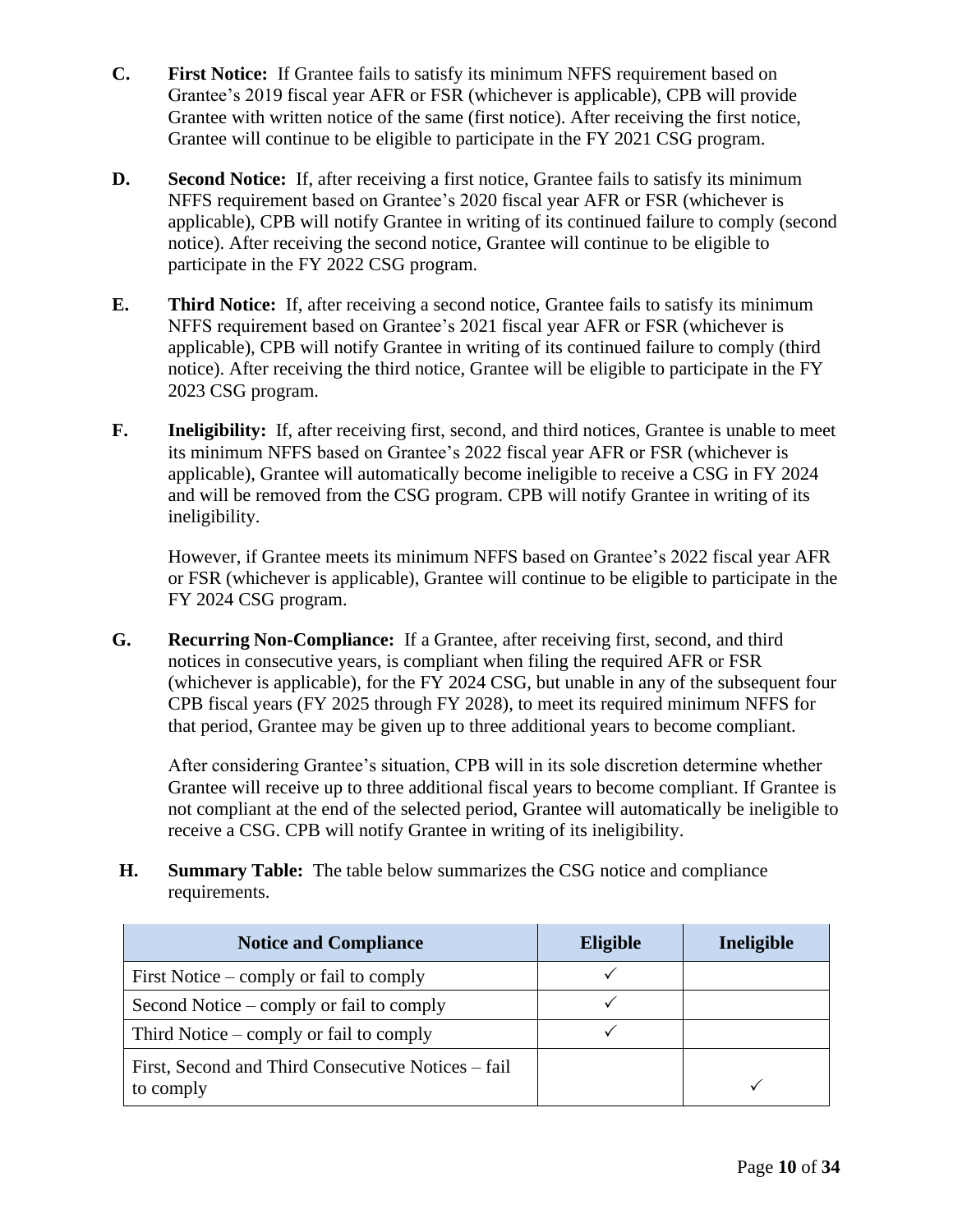#### <span id="page-10-0"></span>**Section 7. Audience Service Criteria**

- **A. MASS Grantees:** In order to receive a CSG, MASS Grantees must meet at a minimum 50 percent of at least one of the applicable index goals in the tables below.
- **B. Sole Service:** Sole Service Grantees are not subject to the indices in either table below.
- **C. All Other Grantees:** Grantees, excluding MASS and Sole Service Grantees, must meet either:
	- **1.** the News or Non-News Listening Index Goals set forth in the table below and associated with Grantee's CAP; or
	- **2.** the News or Non-News Community Financial Support Index Goals set forth in the table below, and associated with Grantee's CAP.

Grantees failing to satisfy the applicable ASC when applying for a CSG are subject to the restrictions and potential loss of CSG eligibility as detailed below.

| <b>Listening and Community Financial Support</b><br><b>Index Requirements</b> |                                               |                 |             |                                                    |                                                         |  |  |
|-------------------------------------------------------------------------------|-----------------------------------------------|-----------------|-------------|----------------------------------------------------|---------------------------------------------------------|--|--|
| FY 2021 Listening Index                                                       |                                               | <b>OR</b>       |             | FY 2021 CFS Index                                  |                                                         |  |  |
|                                                                               | Average $AQH * 10,000$                        |                 |             |                                                    | $CFS * 100$                                             |  |  |
| CAP                                                                           |                                               |                 |             |                                                    | <b>CAP</b>                                              |  |  |
|                                                                               |                                               |                 |             |                                                    | MASS Grantees need only meet one half of the applicable |  |  |
| index.                                                                        |                                               |                 |             |                                                    |                                                         |  |  |
|                                                                               |                                               |                 |             | Sole Service Grantees are not subject to the Index |                                                         |  |  |
|                                                                               | Requirements.                                 |                 |             |                                                    |                                                         |  |  |
| Alternatively, CPB may agree to accept AQH measurements from any two          |                                               |                 |             |                                                    |                                                         |  |  |
| Nielsen Radio survey periods within the 24 months preceding FY 2021,          |                                               |                 |             |                                                    |                                                         |  |  |
| provided those survey periods are at least six months apart.                  |                                               |                 |             |                                                    |                                                         |  |  |
|                                                                               | Listening Index<br><b>Community Financial</b> |                 |             |                                                    |                                                         |  |  |
| CAP                                                                           | Goal                                          |                 |             | <b>Support Goal</b>                                |                                                         |  |  |
|                                                                               |                                               |                 | Non-        |                                                    |                                                         |  |  |
|                                                                               | <b>News</b>                                   |                 | <b>News</b> | <b>News</b>                                        | Non-News                                                |  |  |
| $> 5$ million                                                                 | 13                                            |                 | 7           | 50                                                 | 14                                                      |  |  |
| $1 - 5$ million                                                               | 17                                            |                 | 10          | 56                                                 | 27                                                      |  |  |
| 500,000 - 1 million                                                           | 21                                            |                 | 13          | 57                                                 | 42                                                      |  |  |
| < 500,000                                                                     | 10                                            | 89<br>108<br>10 |             |                                                    |                                                         |  |  |

- **D. First ASC Notice:** A Grantee that fails to satisfy the applicable ASC and:
	- **1.** has met the applicable ASC during the four years prior to FY 2021, will be required to use the ASC Funds to cover all or a portion of the cost of Compliance Projects; and
	- **2.** will remain eligible for a CSG after receiving the first ASC notice, provided Grantee meets all other requirements in the General Provisions.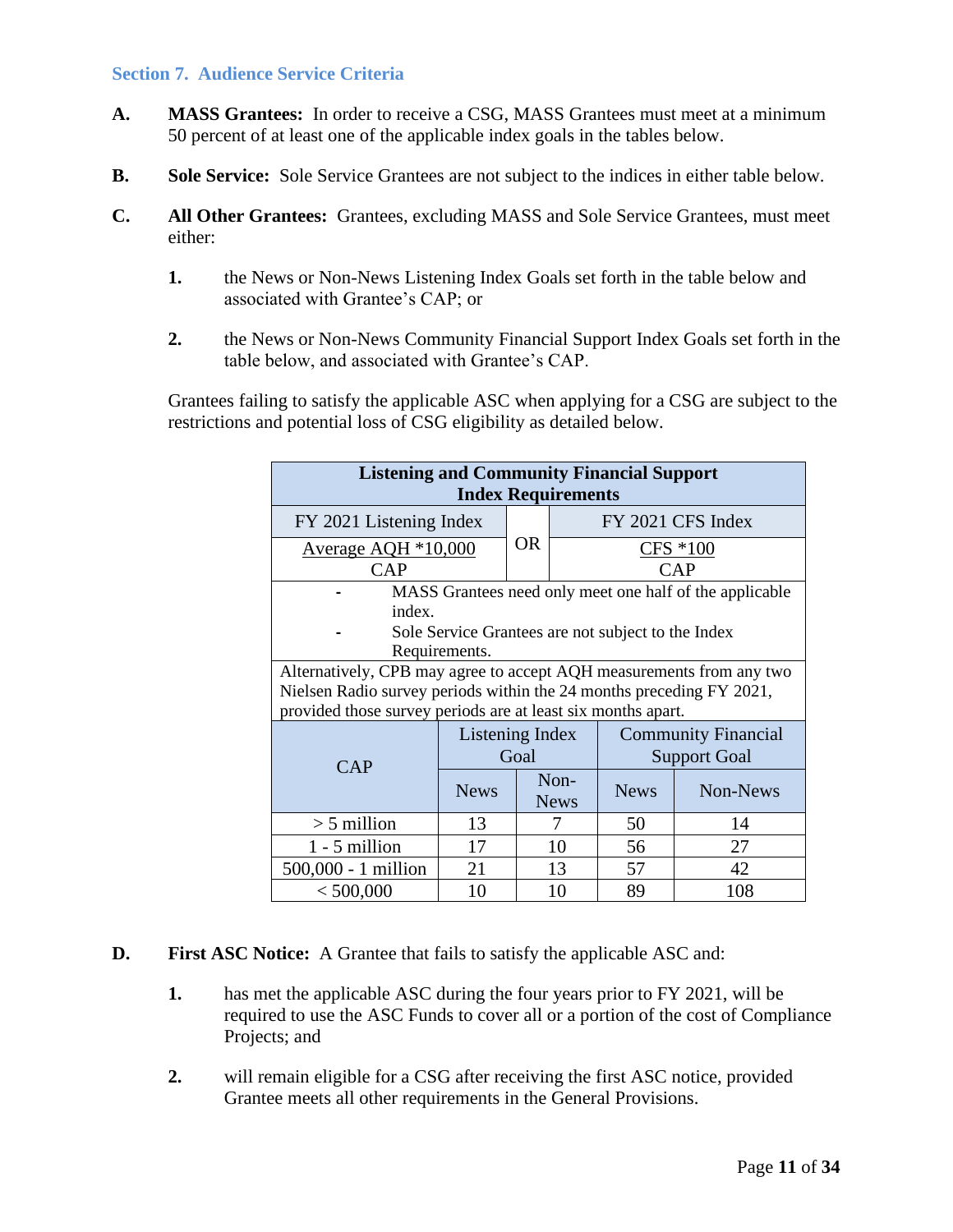CPB will notify Grantee of said failure, which is deemed Grantee's first ASC notice.

- **E. Recurring Notices & Exception:** If Grantee fails to satisfy the ASC and:
	- **1.** has failed to meet the applicable ASC during one or more of the four years prior to FY 2021, Grantee must use the ASC Funds to cover all or a portion of the cost of Compliance Projects; and
	- **2.** Grantee will remain eligible for an FY 2021 CSG after receiving the second and third ASC notices, provided Grantee meets all other requirements in the General Provisions. CPB reserves the right, after reviewing the circumstances surrounding Grantee's operations, to determine, in its sole discretion, whether Grantee shall be considered as a recipient of a first, second, or third ASC notice. CPB will notify Grantee in writing of its decision.
- **F.** Loss of Eligibility: Grantees that have received a third ASC notice and failed to satisfy the applicable ASC requirement when applying for an FY 2021 CSG will not be eligible to participate in the CSG program.
- **G. Recovery of Eligibility:** Grantees that have lost at any time their eligibility to receive a CSG because of failure to meet the applicable ASC requirements may be permitted to participate in FY 2021 and future years' CSG programs if CPB, in its sole discretion, approves the same, and Grantee:
	- **1.** makes successful application to receive a CSG;
	- **2.** meets the applicable ASC requirements;
	- **3.** is found by CPB to be in compliance with the General Provisions; and
	- **4.** is not barred from participating in the current or future CSG program pursuant to a CPB management determination letter issued in response to an audit conducted by CPB's Inspector General or otherwise.
- **H. Summary Table:** The table below summarizes the ASC notice and compliance requirements.

| <b>ASC Notice</b><br>and<br><b>Compliance</b>                                                                                   | <b>Notice</b>                                | <b>Subject To</b><br>Compliance<br><b>Spending</b> | <b>Eligible</b> | Ineligible |
|---------------------------------------------------------------------------------------------------------------------------------|----------------------------------------------|----------------------------------------------------|-----------------|------------|
| First notice $-$ no failure in<br>prior four years                                                                              | 1 <sup>st</sup>                              |                                                    |                 |            |
| First notice – failed in<br>prior four years                                                                                    | $2nd$ or $3rd$ unless CPB<br>deems otherwise |                                                    |                 |            |
| First, second, and third<br>consecutive notices in<br>FYs 2018, 2019 and 2020<br>and failed to meet FY<br>2021 ASC requirements |                                              |                                                    |                 |            |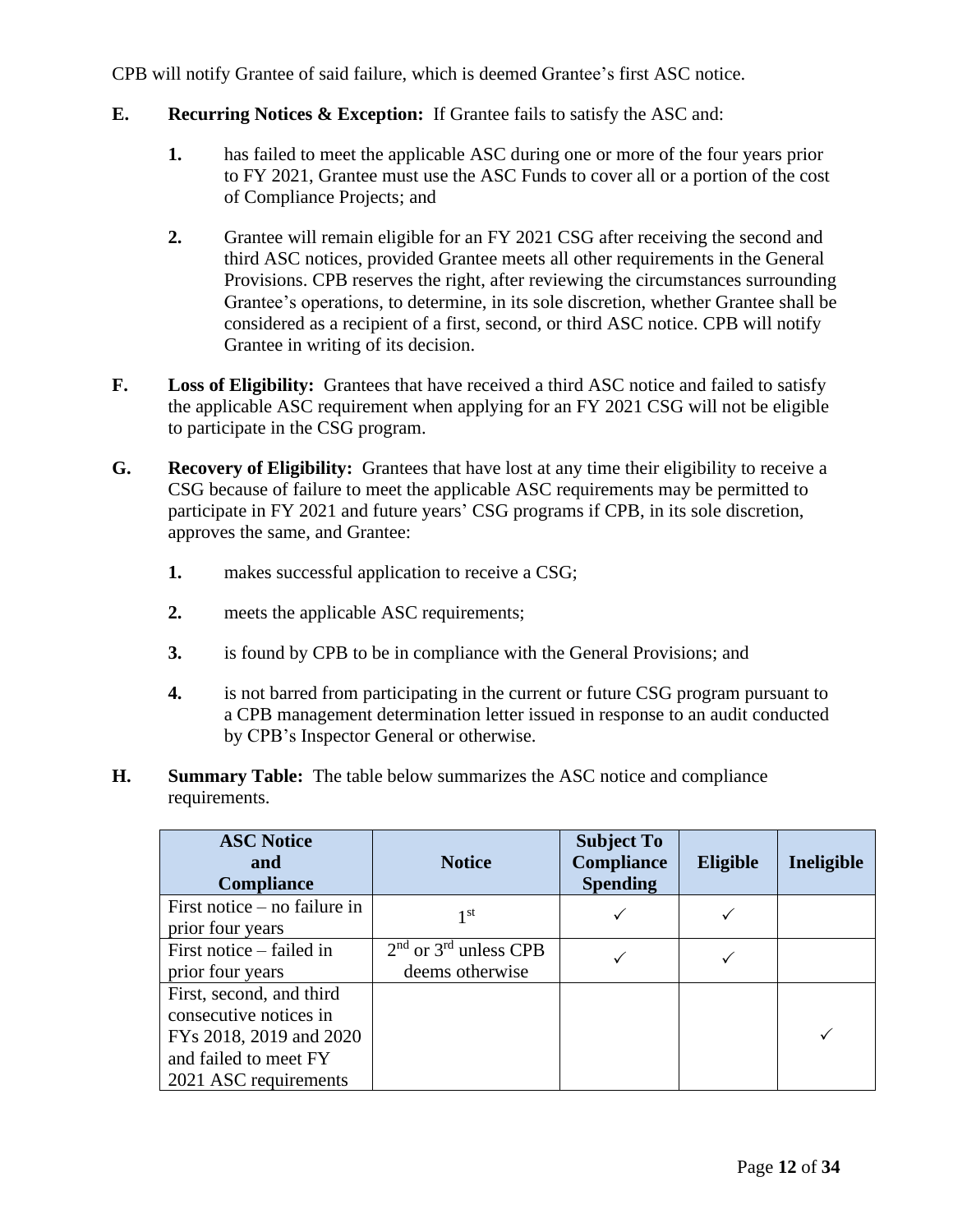- **I. Compliance Project Expenditures:** Expenditures that qualify for Compliance Projects include but are not limited to the following:
	- **1.** internal or external analyses of station operations;
	- **2.** acquisition of audience research;
	- **3.** investments in new local or national programming;
	- **4.** investments in new staff, provided the staff are not used to meet the minimum staffing requirements necessary for CSG eligibility; and
	- **5.** investments in increasing or improving development efforts.
- **J. Reporting Compliance Project Spending:** Grantee will be required to report to CPB in writing on the nature, scope, and implementation of the Compliance Projects undertaken within the timeframe established by CPB.

## <span id="page-12-0"></span>**Section 8. Diversity Statement**

The Communications Act requires CPB to support diverse non-commercial educational content for unserved and underserved audiences. CPB's goal, therefore, is to support stations in providing a wide variety of educational, informational, and cultural content that addresses the following elements of diversity: gender, age, race, ethnicity, culture, religion, national origin, and economic status. It is appropriate that Grantee engage in practices designed to reflect such diversity of the populations it serves. In support of these objectives, Grantee must comply with the following.

- **A. Annual Review:** Annually review and make any necessary revisions to the station's established diversity goal for its workforce, management, and boards, including community advisory boards and governing boards having governance responsibilities specific to or limited to broadcast stations.
- **B. Diversity Statement:** Undertake the following to achieve Grantee's diversity goal.
	- **1.** Annually review with the station's governing board or Licensee Official:
		- **a.** the diversity goal and any revisions thereto; and
		- **b.** practices designed to fulfill the station's commitment to diversity and to meet the applicable FCC guidelines (47 C.F.R. § 73.2080).
	- **2.** Maintain on its website or make available at its central office, a diversity statement (approximately 500 words) that reflects on the following points, reviewing and updating the same annually with station management:
		- **a.** the elements of diversity that Grantee finds important to its public media work;
		- **b.** the extent to which Grantee's staff and governance reflect such diversity;
		- **c.** the progress Grantee has made to increase its diversity in the last two to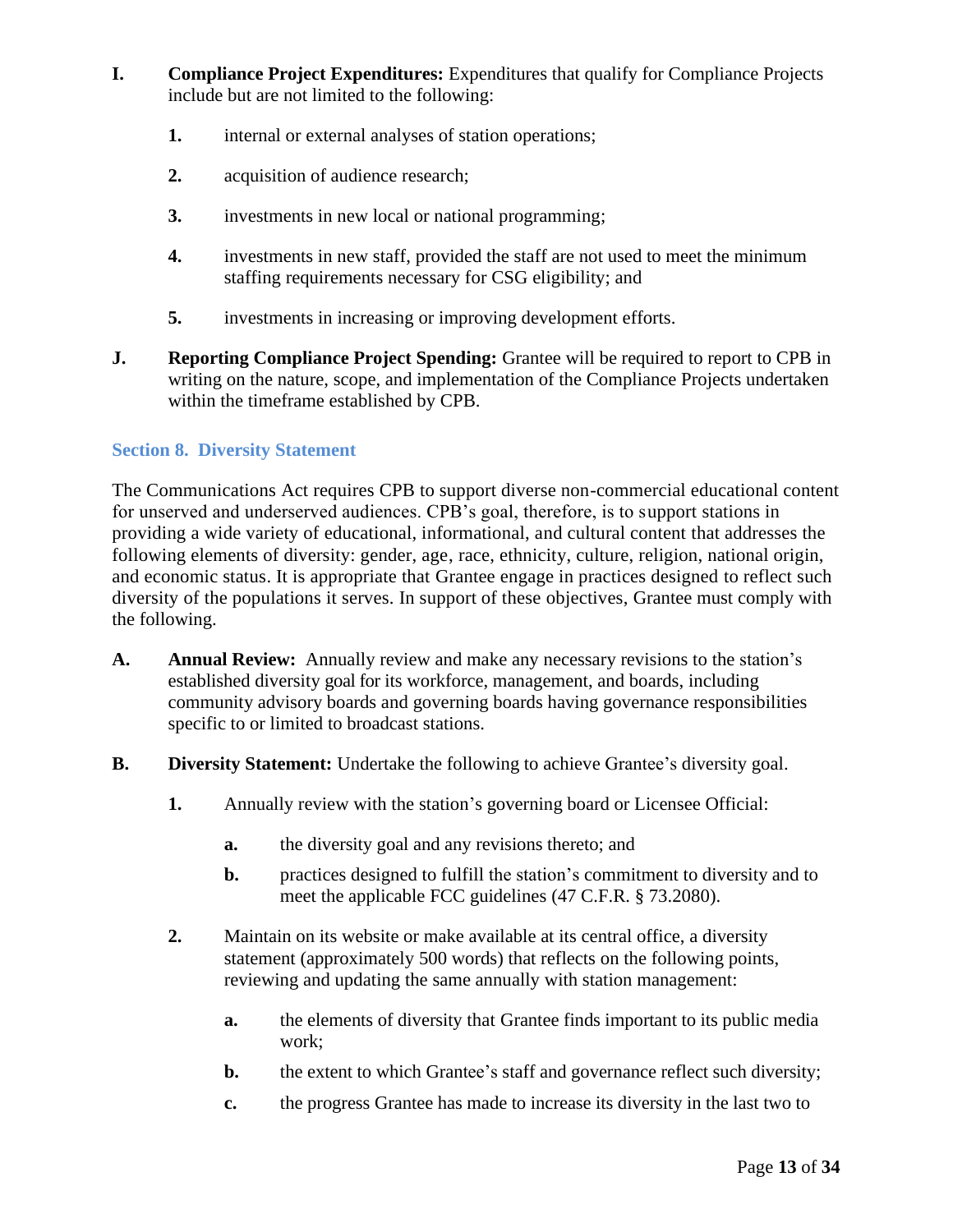three years; and

- **d.** Grantee's diversity plans for the coming year.
- **C. Annual Initiative:** Undertake one of the following initiatives on an annual basis:
	- **1.** include individuals representing the diverse groups served by Grantee for internships or work-study programs, which must be designed to provide meaningful professional-level experience and further public broadcasting's commitment to education;
	- **2.** include qualified diverse candidates in any slate of individuals considered for positions on elected governing boards that Grantee controls;
	- **3.** provide diversity training for members of Licensee's governing body or board of directors;
	- **4.** participate in minority or other diversity job fairs; or
	- **5.** provide diversity training for management and appropriate staff.
- **D. Recruiting:** Grantees are strongly encouraged to interview at least one qualified diversity candidate for each senior leadership position hire. The term "senior leadership position" includes: Chief Executive Officer, Chief Operating Officer, Chief Financial Officer, Chief Content Officer, General Manager, and other equivalent positions.

#### <span id="page-13-0"></span>**Section 9. Transparency**

**A. Public Inspection of Documents and Website Posting:** To ensure transparency and public confidence in the use of CPB funds, the Communications Act requires Grantees to make certain documents available for public inspection. As set forth below, CPB also requires public access to other documents, and specifies how all documents must be made available for inspection, either by maintaining them at Grantee's office or by posting them on its station website.

Website posting is not mandatory for all documents, but Grantees are encouraged to post all required information, including meeting notices, for convenience of public access. For purposes of these General Provisions, "station website" includes the website of Grantee's station, if it has one, and if not then its Licensee's website or an affiliated station's website. If Grantee has none of the foregoing, it may, with CPB's approval, use a website shared by other public broadcasting stations.

- **B. Documents for Public Inspection: Website Posting Required:** At a minimum, each Grantee must post the following for public inspection on its station website.
	- **1.** Station Senior/Executive Management:The names, titles and contact information;
	- **2.** Governing Body: A list of the members of its governing body;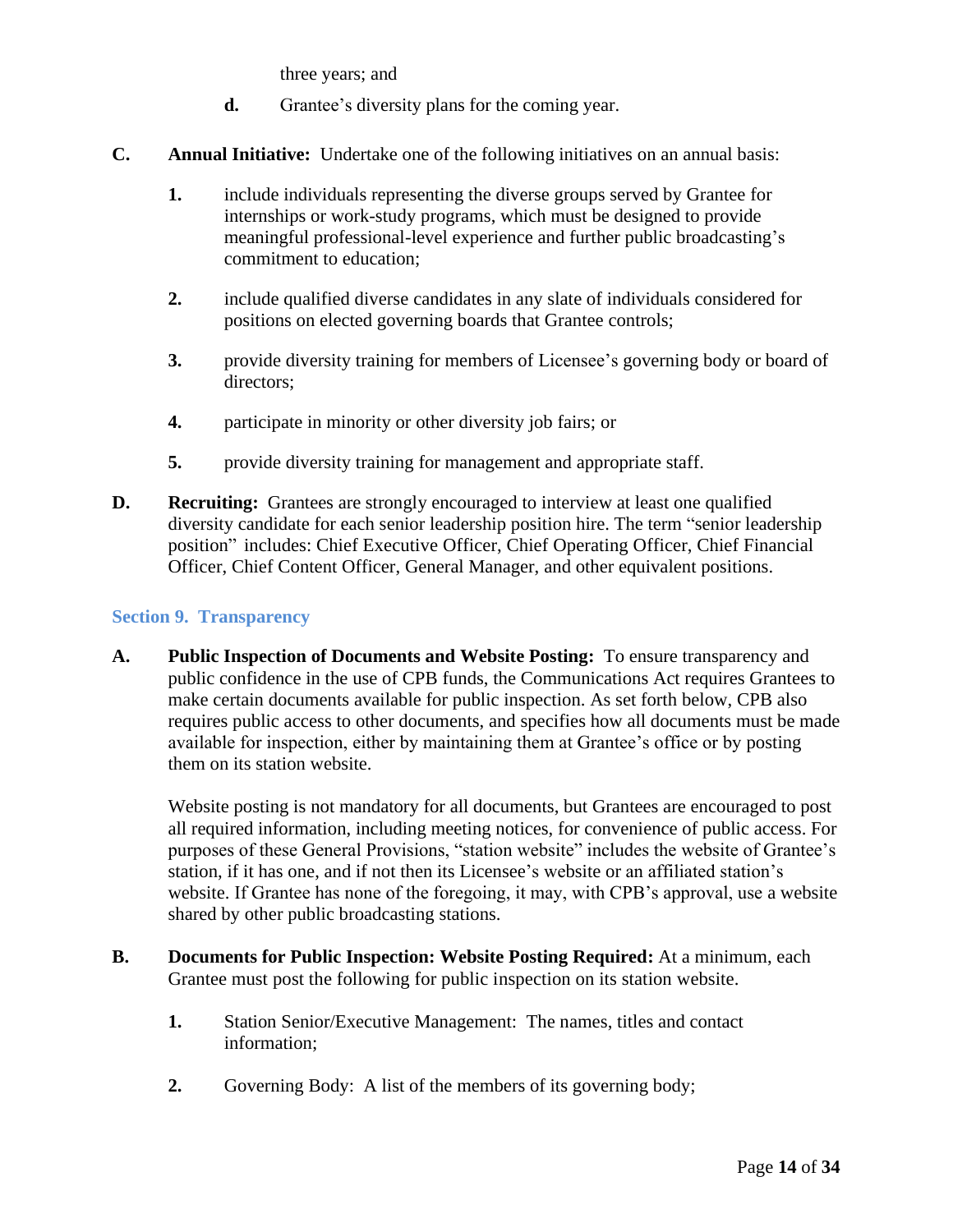- **3.** CAB Members: A list of its CAB members; and
- **4.** The most recent financial records (audited or unaudited financial statements and the AFR or FSR) as required by Section 2(C), Communications Act Requirements.
- **C. Documents for Public Inspection: At Central Office or on Station Website:** At a minimum, each Grantee must maintain the following documents for public inspection at its central office, or post the same on its station website:
	- **1.** Diversity Statement (Section 8(B)(2)); and
	- **2.** LCSR which is Section 6 of the SAS.

#### <span id="page-14-0"></span>**Section 10: Training Requirements**

- **A. Annual Harassment Prevention Training:** To ensure that CPB-supported public media stations train their personnel to recognize, avoid and report workplace discrimination, including harassment, CPB requires annual harassment prevention training for all officers, employees, and interns of each station as a condition of Grantee's CSG eligibility. Grantee may satisfy this requirement through either of the following training options:
	- **1.** An interactive online harassment prevention training service, available free of charge through CPB, that instructs your personnel, individually on the following topics:
		- What constitutes acceptable and unacceptable workplace behavior;
		- How to recognize harassment when it occurs; and
		- How to report and respond to violations.
	- **2**. A comparable harassment prevention training program of Grantee's choice. The program will be considered "comparable" if it instructs Grantee's personnel individually, either in person or online, on the three topics above.
- **B. Annual CPB-sponsored Training:** Grantee must annually complete at least one CPBsponsored training session, including live webinars and in-person training presented by CPB.

#### <span id="page-14-1"></span>**Section 11. Donor Privacy**

Grantee must comply with all applicable federal and state laws and regulations regarding donor privacy and data security.

## <span id="page-14-2"></span>**Section 12. Permitted CSG Expenditures: Unrestricted and Restricted**

Pursuant to the Communications Act, CSG funds distributed ". . . may be used at the discretion of the recipient for purposes related primarily to the production or acquisition of programming  $(47 \text{ U.S.C. } § 396(k)(7)).$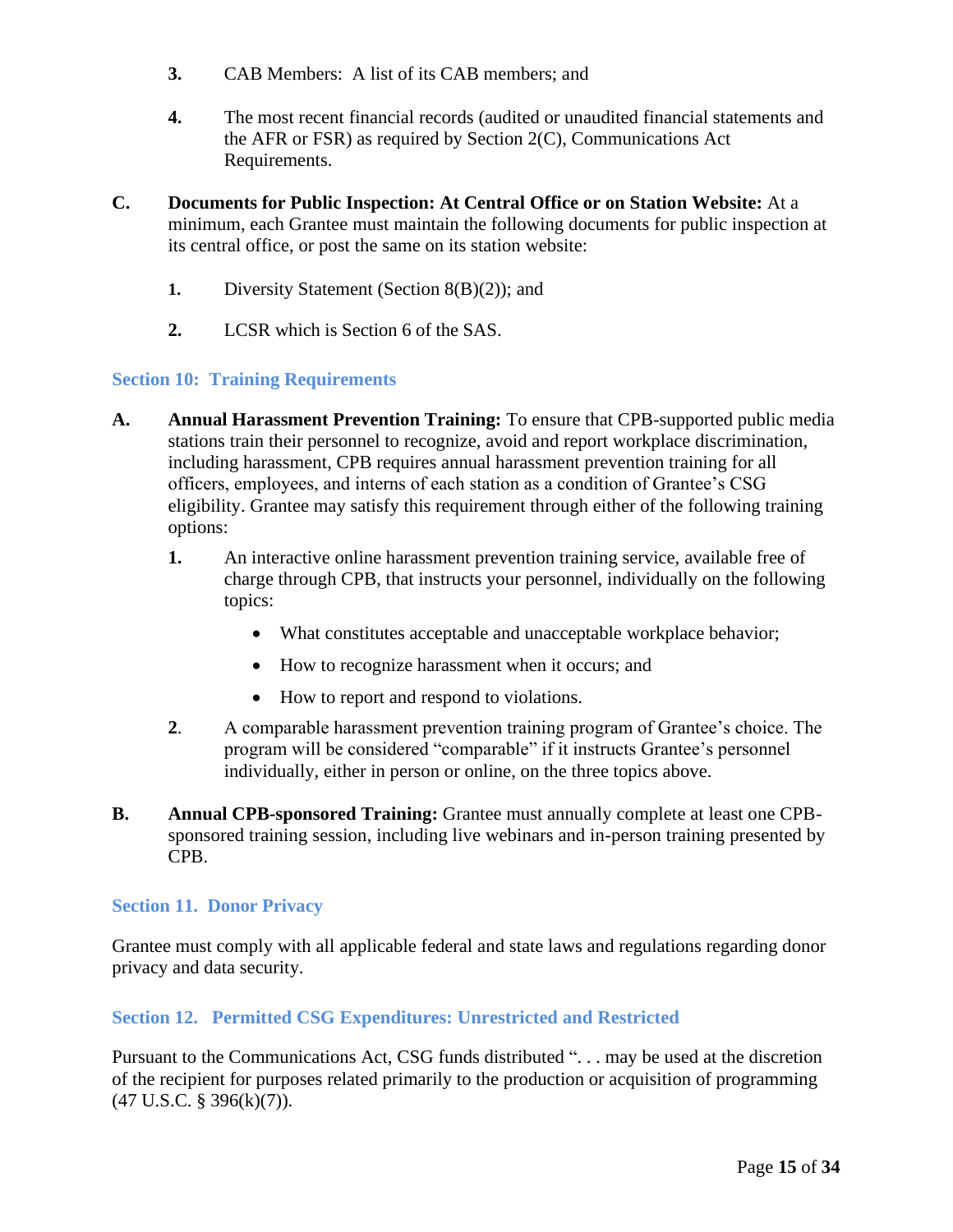CSGs are divided into unrestricted and restricted amounts, each subject to the different spending constraints set forth below. However, both the unrestricted and restricted CSG amounts must be used to support Grantee's ability to expand the quality and scope of services it provides to the community it serves.

- **A. Unrestricted CSG:** Unrestricted CSG expenditures must fall into one of seven categories, which include salaries and benefits for personnel engaged in those activities as shown in Exhibit B, attached hereto and incorporated herein by reference. Grantee may not use any of the unrestricted CSG to cover salaries and benefits for Full-time or Full-time Equivalent Employees used to satisfy Grantee's Staffing Requirements, Section 5.
- **B. Restricted CSG:** Restricted CSG funds must be used as specified in Section  $396(k)(3)(A)(iii)$  of the Communications Act, which provides that the funds are "solely to be used for acquiring or producing programming that is to be distributed nationally and is designed to serve the needs of a national audience."

Accordingly, for all CAP Categories, the restricted portion of the CSG must be spent on national program production and acquisition costs and be used exclusively for the acquisition, production, promotion, and/or distribution of national programming of high quality, diversity, creativity, excellence, and innovation, with strict adherence to objectivity and balance in all programs or series of programs of a controversial nature.

To qualify as a national program for funding from CSG funds, a program must be placed in the national marketplace of public radio programming. In addition to the purposes described in the previous paragraph, the restricted portion may be used for the direct costs associated with placing a program produced with CSG funds into the national marketplace, such as the cost of purchasing satellite time or other direct distribution costs.

Expenditures from the restricted portion of the CSG must fall into one of the following four categories:

- **1. Production Expenditures:** Production expenditures include Grantee's production of programs for national distribution and the payments Grantee makes directly to independent producers to produce programs for national distribution.
- **2. Program and Content Acquisition Expenditures:** Program and content acquisition expenditures include payments to public broadcasting entities that act as producers and/or distributors for national programs. It also includes payments Grantee makes to acquire programs from producers (commercial and nonprofit), including independent producers acting as their own distributors, provided the programming is CPB-Qualified Programming.
- **3. Distribution Expenditures:** Distribution expenditures include distribution/interconnection fees, uplink fees, satellite space costs, and supplies related to the national distribution of locally produced or acquired programming.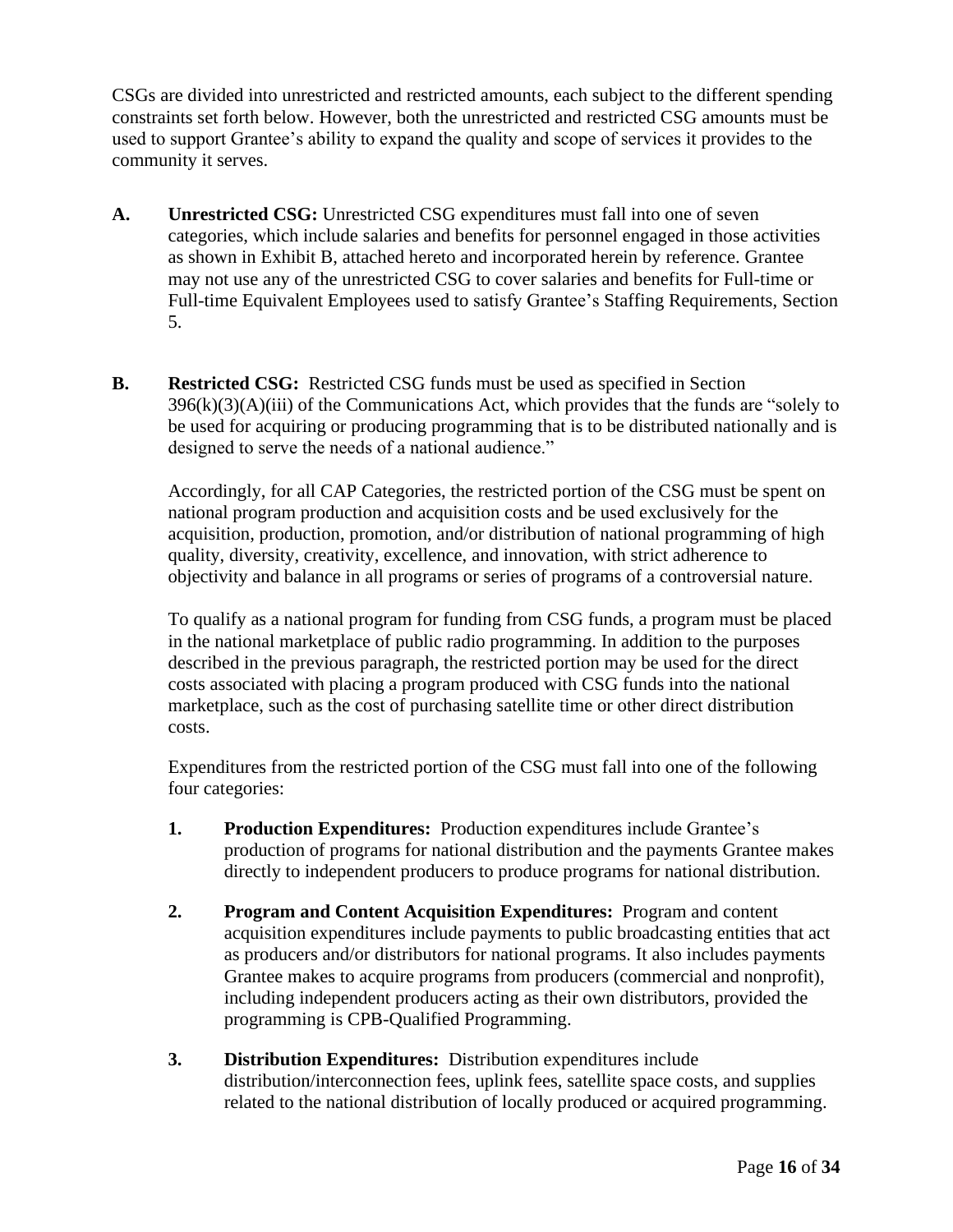It also includes broadcast, transmission, and technical costs. It does not include the cost of equipment.

**4. Promotion Expenditures:** Promotion expenditures include the costs of promoting acquired national programs and nationally distributed programs whether produced by Grantee or by independent producers under contract to Grantee.

Grantee must ensure that any program produced or acquired with the restricted portion of CSG funds must include appropriate underwriter credit for CPB, identifying CPB's financial assistance whenever broadcast.

#### <span id="page-16-0"></span>**Section 13. Other CSG Spending Restrictions**

Grantee's use of CSG funds is further restricted as follows:

- **A. Entertainment:** Grantee shall not use any CSG funds for any reception or entertainment for any officer or employee of the federal government, or any state or local government (47 U.S.C. § 396 (k)(2)(A)).
- **B. Influencing Legislation:** Grantee shall not use any CSG funds to pay the salary or expenses of Grantee's staff, or its agents, related to any activity designed to support, defeat, or influence legislation or appropriations before Congress, or any state legislature  $(26 \text{ U.S.C. } § 501(c)(3)).$

Grantee shall not use any CSG funds for activities designed to support, defeat, or influence legislation or appropriations pending before the Congress, or any state legislature. This also refers to activities including, but not limited to:

- **1.** publicity or propaganda; and
- **2.** the creation, distribution, or use of any kit, pamphlet, booklet, social media communications, publication, and radio, television, or video presentation.

However, if these activities support a presentation Grantee makes to or at the request of the Congress, any state legislature, or in support of recognized executive-legislative relationships, they may be exempt  $(26 \text{ U.S.C.} \S 501(c)(3))$ .

- **C. CPB-Qualified Programming:** Grantee shall not use any CSG funds to cover the cost of producing, acquiring, or distributing programs, unless they are for CPB-Qualified Programming.
- **D. Restricting CSG Funds:** Grantee may not impound or otherwise withhold or inappropriately restrict the station's use of CSG funds. CSG funds may not be used to supplant funds or reduce budgets for other support already being provided to the station(s) by Grantee.
- **E. Overhead Expenses:** Grantee shall not use CSG funds to offset a Licensee's overhead or for any other expenses not directly related to the operation of the station, unless such overhead and expenses are enumerated in Section 4, Operational Requirements.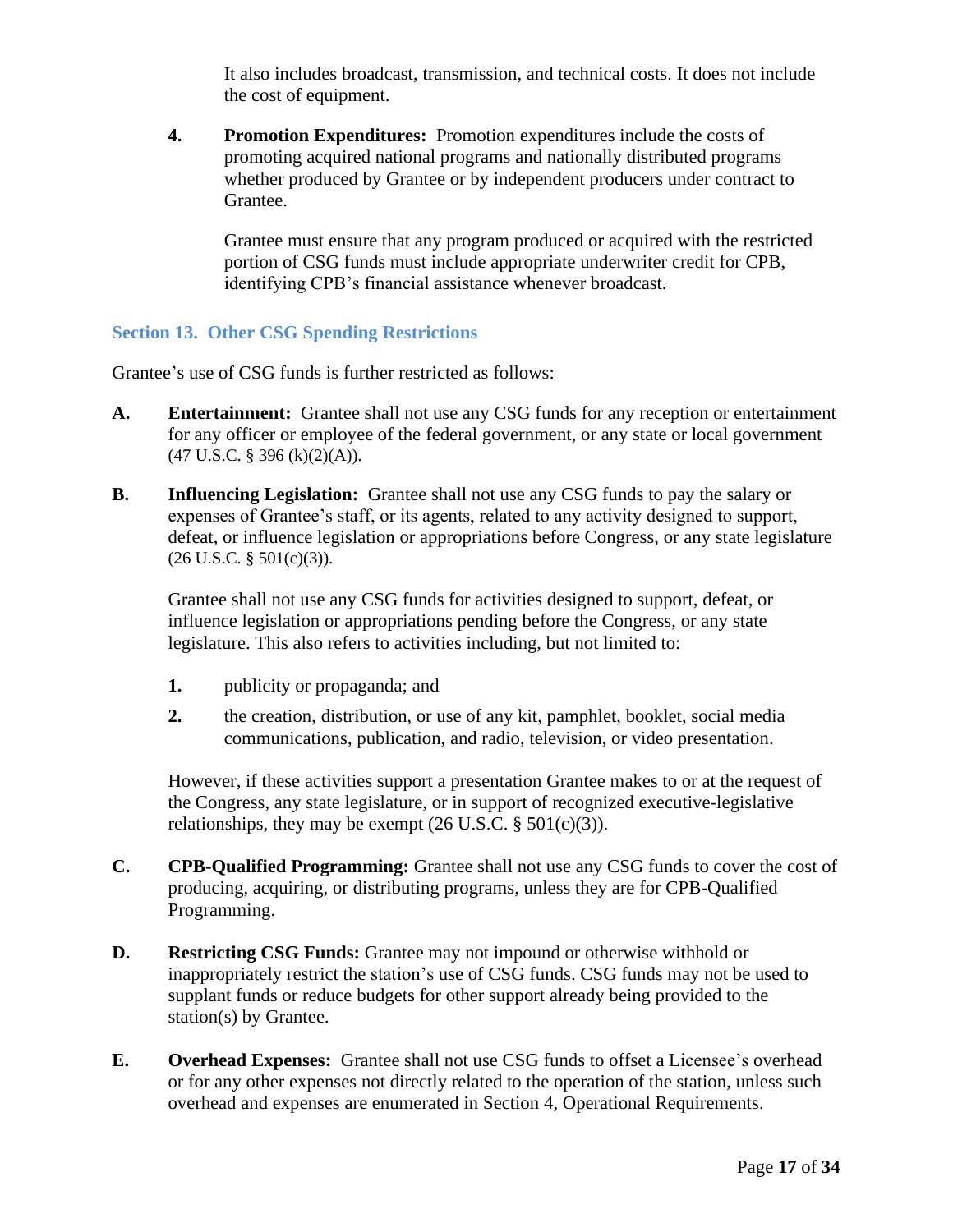- **F. Sale of Assets:** Grantee shall use CSG funds and the proceeds from the sale of assets acquired with CSG funds solely for the benefit of the public broadcast radio station.
- **G. Staffing Costs:** Full-time Employees whose salaries are paid using CSG funds must exercise full-time responsibilities over the public broadcast radio station's operations. Grantee shall not require said personnel to perform duties unrelated to the public broadcast radio station's operation. For Full-time Employees whose salaries are partially paid using CSG funds, Grantee shall ensure that the portion of their salary paid with CSG funds shall not exceed the percentage of said employees' time spent on the public broadcast radio station's operations.
- **H. Standard Pricing:** Grantee shall not use CSG funds for personnel services, programming (production and acquisition) expenses, or the cost of technical facilities in excess of the standard amounts Grantee usually pays for the same under similar circumstances.

#### <span id="page-17-0"></span>**Section 14. Spending Period**

CSG funds must be expended during the Spending Period in accordance with the purposes and restrictions set forth in these General Provisions and the Financial Reporting Guidelines, incorporated herein by reference. Any funds not expended during the Spending Period must be returned to CPB no later than November 3, 2022. Expenditures inconsistent with these shall be considered unauthorized expenditures and must be returned to CPB pursuant to Section 18. Return of Funds. Once the Spending Period expires, Grantee may not reallocate disallowed expenditures.

#### <span id="page-17-1"></span>**Section 15. CSG Payments and Report Due Dates**

- **A. CSG Payments:** CSGs will be disbursed to Grantee in two installments. However, each CSG payment is contingent upon Grantee's compliance with these General Provisions and submitting all forms, reports, and/or other documents and information required by CPB.
- **B. CSG Offer Expiration:** Grantee's Head of Grantee and Licensee Official must execute its CSG Agreement and Certification of Eligibility by June 30, 2021, or risk forfeiting its CSG as determined by CPB. If Grantee prefers to receive the CSG payment at a different date, Grantee must notify CPB at [csg@cpb.org.](mailto:csg@cpb.org)
- **C. Reporting Requirements:** To avoid penalties and delayed disbursement of CSG payments, Grantee must submit all required documents and reports to CPB on time. The financial forms (AFR or FSR and financial statement) are due within five months after the close of Grantee's fiscal year. As a condition of receiving the CSG, Grantee, must also complete and submit its annual SAS (including the LCSR) to CPB by February 15. If Grantee submits any of these documents after the filing deadlines, as determined by CPB, Grantee will be subject to a financial penalty set forth in Section 3(F), Recordkeeping Requirements.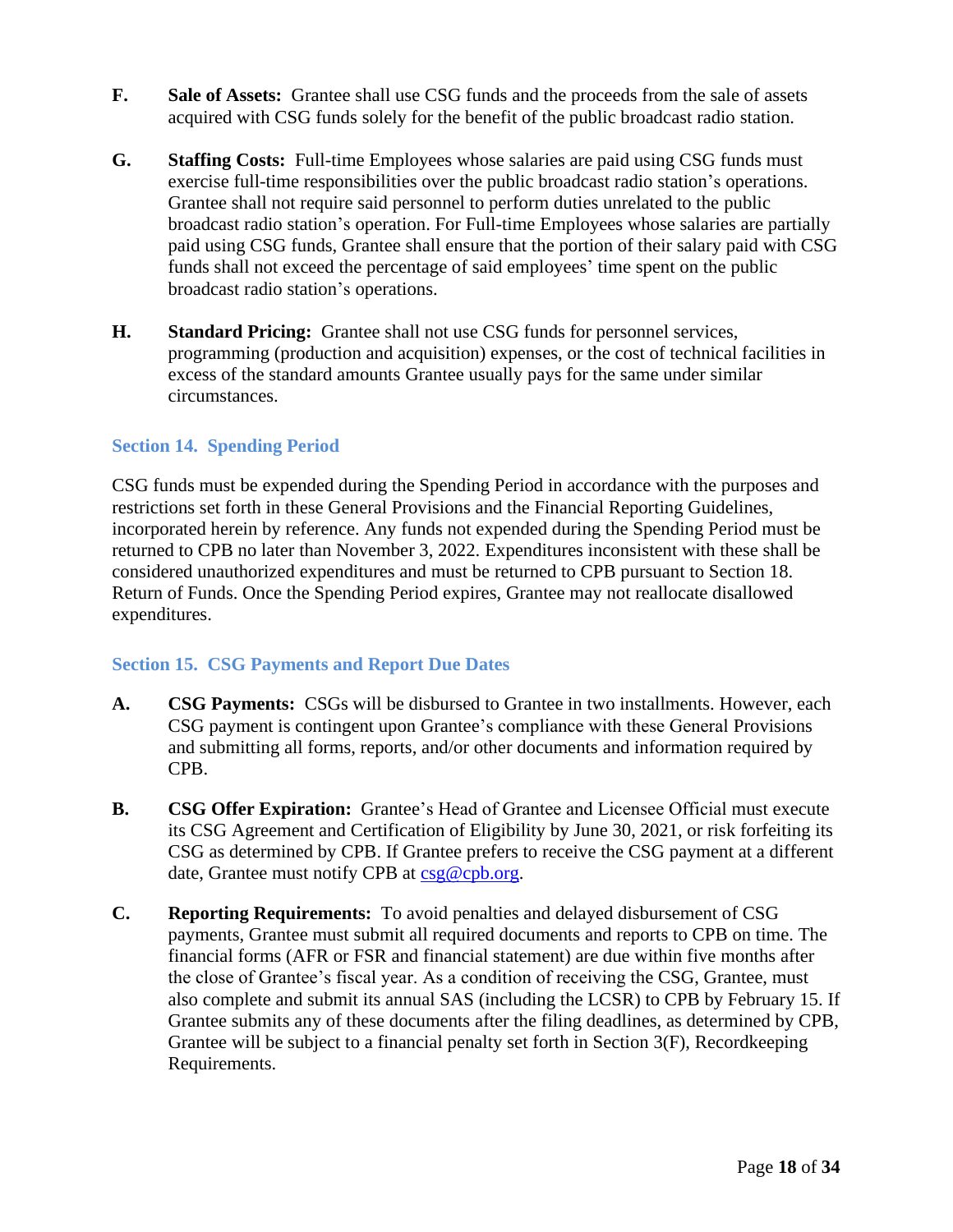Grantee must submit a separate AFR or FSR and audited financial statement to CPB for each radio and television CSG it receives. However, if multiple stations are licensed to or operated by the same entity, Grantee may submit a consolidated financial statement as provided in the Financial Reporting Guidelines.

Grantee submitting an FSR with Total Station Revenue of less than \$300,000 in the reporting year (i.e., Grantee's fiscal year) has the option of submitting an audited or unaudited financial statement. Those with Total Station Revenue of \$300,000 or more must submit an audited financial statement. Audited financial statements must include an attestation by Grantee's independent accountant that its FSR complies with the Financial [Reporting Guidelines.](http://www.cpb.org/stations/frg/)

| <b>Financial</b><br>Form | <b>Grantee</b><br><b>TSR</b> | <b>Financial Statement</b><br><b>Required</b> |
|--------------------------|------------------------------|-----------------------------------------------|
| <b>AFR</b>               | N/A                          | Audited                                       |
| <b>FSR</b>               | < \$300,000                  | <b>Audited or Unaudited</b>                   |
| <b>FSR</b>               | $\geq$ \$300,000             | Audited                                       |

## <span id="page-18-0"></span>**Section 16. Extent of CPB Commitment**

CPB makes no commitment or representation, expressed or implied, to provide Grantee funds in excess of the CSG for which that Grantee qualifies and CPB determines is appropriate. CSG awards are contingent upon CPB receiving its federal appropriation. In the event reductions occur in the amount of the federal appropriation, which is allocated to CSG awards, whether by rescission or otherwise and whether before or after funds are paid to Grantee, the CSG awards shall be recalculated based on the revised appropriation and reduced accordingly and Grantee shall refund to CPB any amount paid to it in excess of the reduced award.

#### <span id="page-18-1"></span>**Section 17. Termination**

CPB reserves the right to terminate a Grantee's CSG if it fails to comply with the General Provisions or provides inaccurate information to CPB in any certification required by the General Provisions or any CSG-related document. Upon termination, CPB may, in its sole discretion, require Grantee to return CSG funds pursuant to Section 18, Return of Funds.

#### <span id="page-18-2"></span>**Section 18. Return of Funds**

- **A. Unused Funds:** All FY 2021 CSG funds that are not expended by September 30, 2022, must be returned to CPB on or before November 3, 2022.
- **B. Unauthorized Expenditures:** The amounts of all unauthorized expenditures shall be repaid by Grantee to CPB immediately upon CPB's request.
- **C. Loss of CSG Eligibility:** When a Grantee is no longer eligible to receive a CSG, CPB, in its sole discretion, may require Grantee to return CSG funds, as set forth below.
	- **1.** In any of the situations described in paragraphs (2) or (4) below, CPB may require a recipient of a CSG to return the greater of: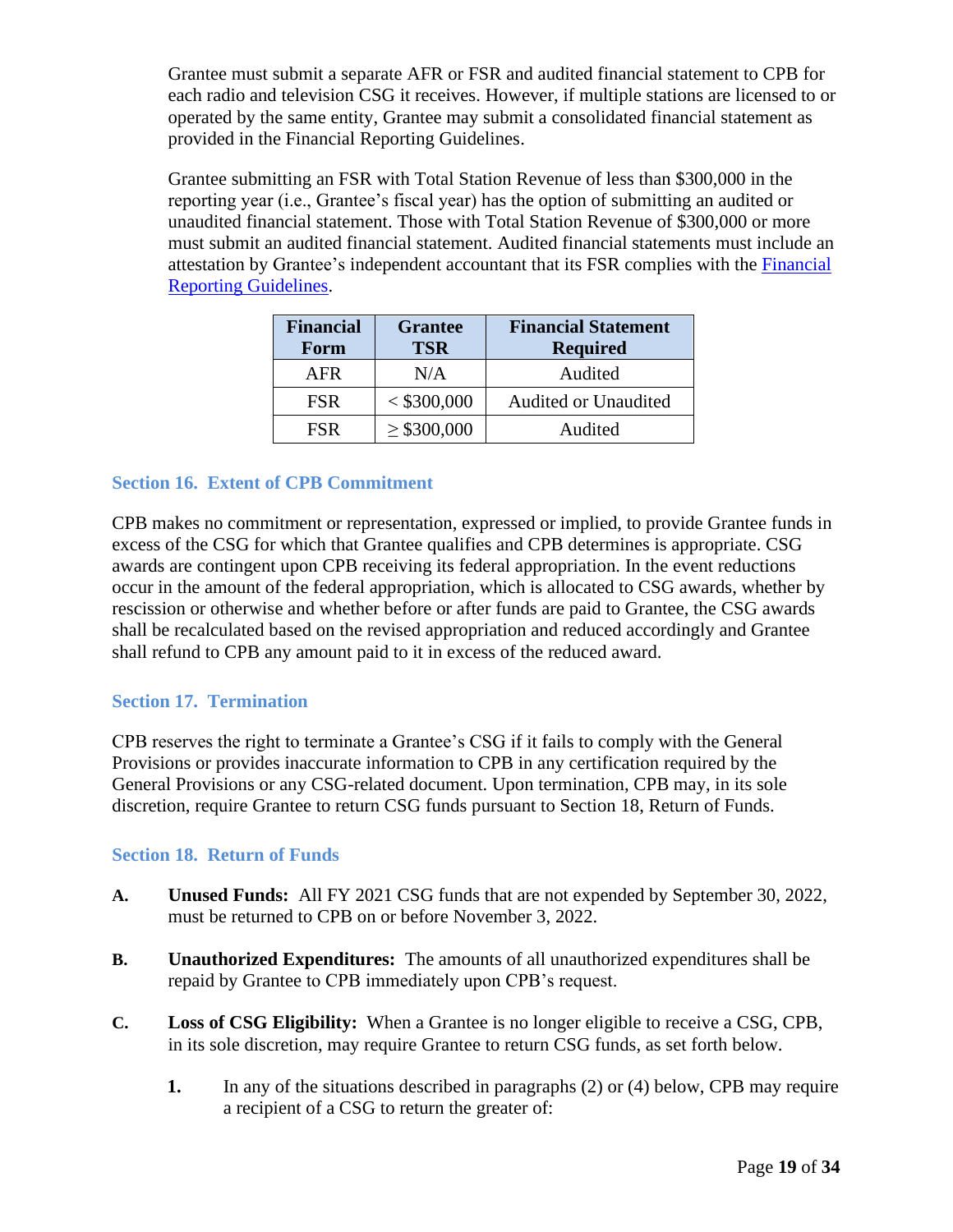- **a.** all unexpended CSG funds from grant periods that have not yet expired; or
- **b.** the amount equal to the *pro rata* monthly share of the total CSG for all grant periods that have not yet expired, multiplied by the number of full months remaining in the grant period(s).
- **2.** In addition to the amount that CPB may require a CSG recipient to return under paragraph (1) above:
	- **a.** If any recipient of a CSG effectuates a transfer of control, assignment, or lease of its broadcast license to a non-CSG-qualified organization, whether or not effectuated in accordance with Section 19, Assignment, CPB may require the recipient to return an amount not to exceed the greater of: (a) twenty percent of the sale price in the event of a sale, (b) twenty percent of the amount to be paid under the lease over the course of its term in the event of a lease, or (c) twenty percent of all CSG funds that have been provided, as calculated on a *pro rata* monthly basis, during the 24-month period preceding the effective date of the Grantee's agreement for transfer of control, assignment, or lease; or
	- **b.** If any recipient of a CSG ceases to operate a qualified public radio service due to the relinquishment or loss of its broadcast license, CPB may require the recipient to return an amount not to exceed fifteen percent of all CSG funds that have been provided, as calculated on a *pro rata m*onthly basis, during the 24-month period preceding the date on which the relinquishment or revocation becomes final (*i.e.*, no longer subject to administrative or judicial review), provided, however, that if the relinquishment of a broadcast license is related to a merger or consolidation with another CSG-qualified organization, then CPB's ability to require the return of funds shall be governed by paragraph (3) below rather than this paragraph; or
	- **c.** If CPB determines that any recipient of a CSG, for any reason other than those set forth in paragraphs (1) and (2) above, is no longer qualified to receive CSG funds (including but not limited to as a result of a failure to comply with any requirement of these General Provisions or the imposition by the FCC of limits upon its operations), CPB may require the recipient to return an amount not to exceed fifteen percent of all CSG funds that have been provided, as calculated on a *pro rata* monthly basis, during the 24-month period preceding the date on which CPB determines that the recipient was no longer qualified.
- **3.** If a Grantee:
	- **a.** effectuates a transfer of control, assignment, or lease of its broadcast license to a non-CSG-qualified organization that, as a result of the transfer of control, assignment, or lease desires to become a CSG-qualified organization and is otherwise qualified, or
	- **b.** relinquishes its broadcast license pursuant to a merger or consolidation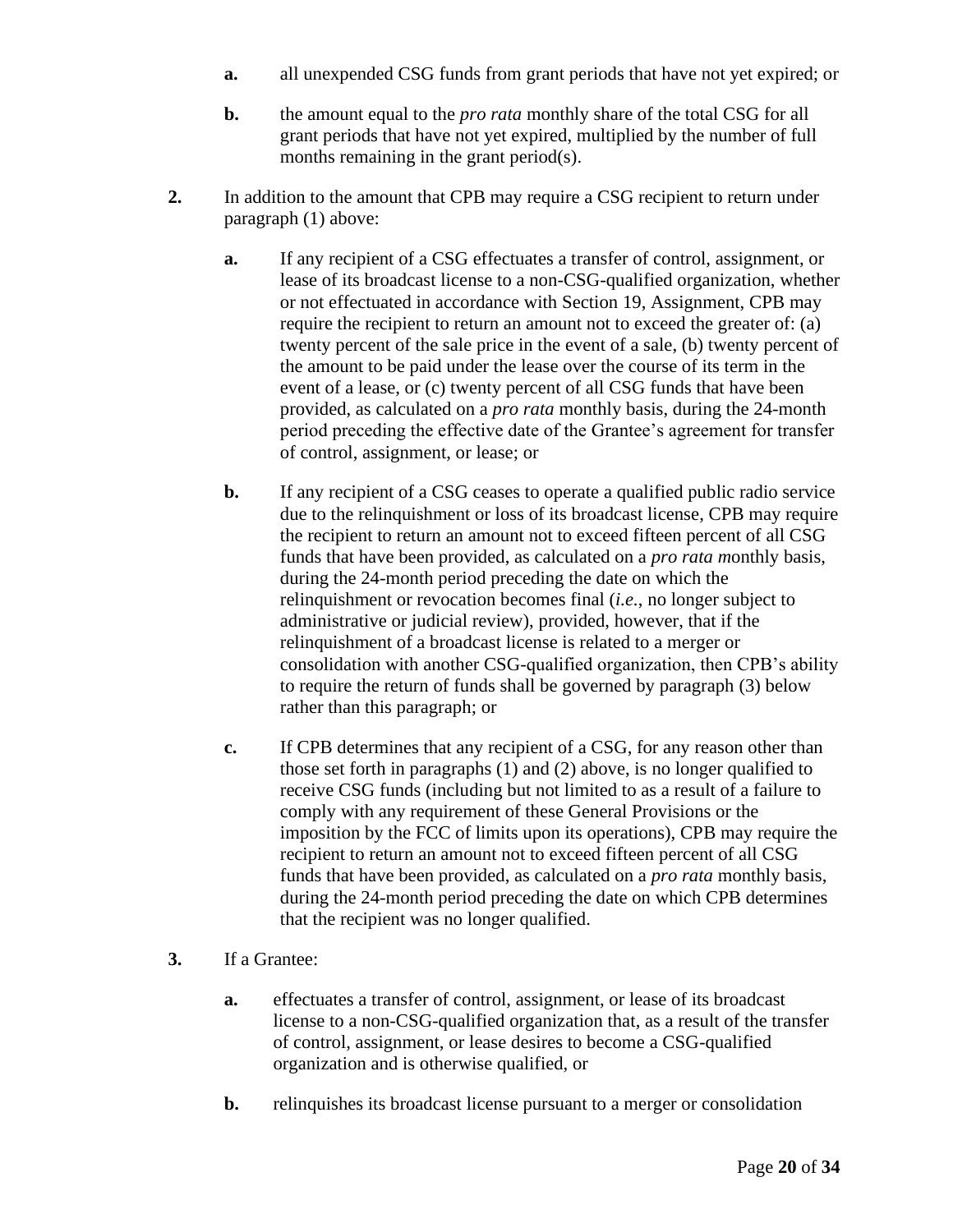with another CSG-qualified organization, and

- **c.** complies with the requirements of Section 19. Assignment, CPB may, in its sole discretion, permit the recipient to assign any of the funds that CPB might otherwise require the recipient to return pursuant to paragraph (1) above to the organization with which the recipient's operations were or are to be merged or consolidated, provided that the recipient demonstrates to CPB's satisfaction that such funds will be used in accordance with these General Provisions.
- **4.** If any recipient of a CSG effectuates a transfer of control, assignment, or lease of its broadcast license to another CSG-qualified organization and complies with the requirements of this Section, CPB may, in its sole discretion, permit the recipient to assign any of the funds that CPB might otherwise require the recipient to return pursuant to paragraph (1) above to the CSG-qualified transferee or lessee, provided that the recipient demonstrates to CPB's satisfaction that such funds will be used in accordance with these General Provisions.
- **D. Procedures for Return of Funds:** In all cases in which funds must be returned, checks shall be made payable to the Corporation for Public Broadcasting, and forwarded to Vice President and Controller, Corporation for Public Broadcasting, 401 9<sup>th</sup> Street, N.W., Washington, DC 20004. If Grantee fails to return funds due to CPB, CPB reserves the right to offset said amount due against Grantee's future CSG payment(s).

#### <span id="page-20-0"></span>**Section 19. Assignment**

Grantee may not assign any of its rights or obligations hereunder in whole or in part (even if a third party becomes responsible for providing programming for all or part of a station's broadcast schedule or any other aspect of Licensee's broadcast operations) without CPB's prior written consent.

## <span id="page-20-1"></span>**Section 20. Nondiscrimination**

Grantee must comply with the nondiscrimination provisions set forth below.

- **A. Discrimination:** Grantee shall not discriminate against any employee or applicant for employment because of race, color, religion, age, sex, national origin, or physical or mental handicap. Grantee will take affirmative action to ensure that applicants are considered for employment, without regard to their race, color, religion, age, sex, national origin, or physical or mental handicap.
- **B. Laws and Regulations:** Grantee shall comply with all laws and regulations prohibiting discrimination on the basis of race, color, religion, age, sex, national origin, or physical or mental handicap that may be applicable to Grantee, including but not limited to the following:
	- **1.** Title III of the Public Telecommunications Financing Act of 1978 (47 U.S.C. § 398);
	- **2.** Title VII of the Civil Rights Act of 1964 (42 U.S.C. § 2002e);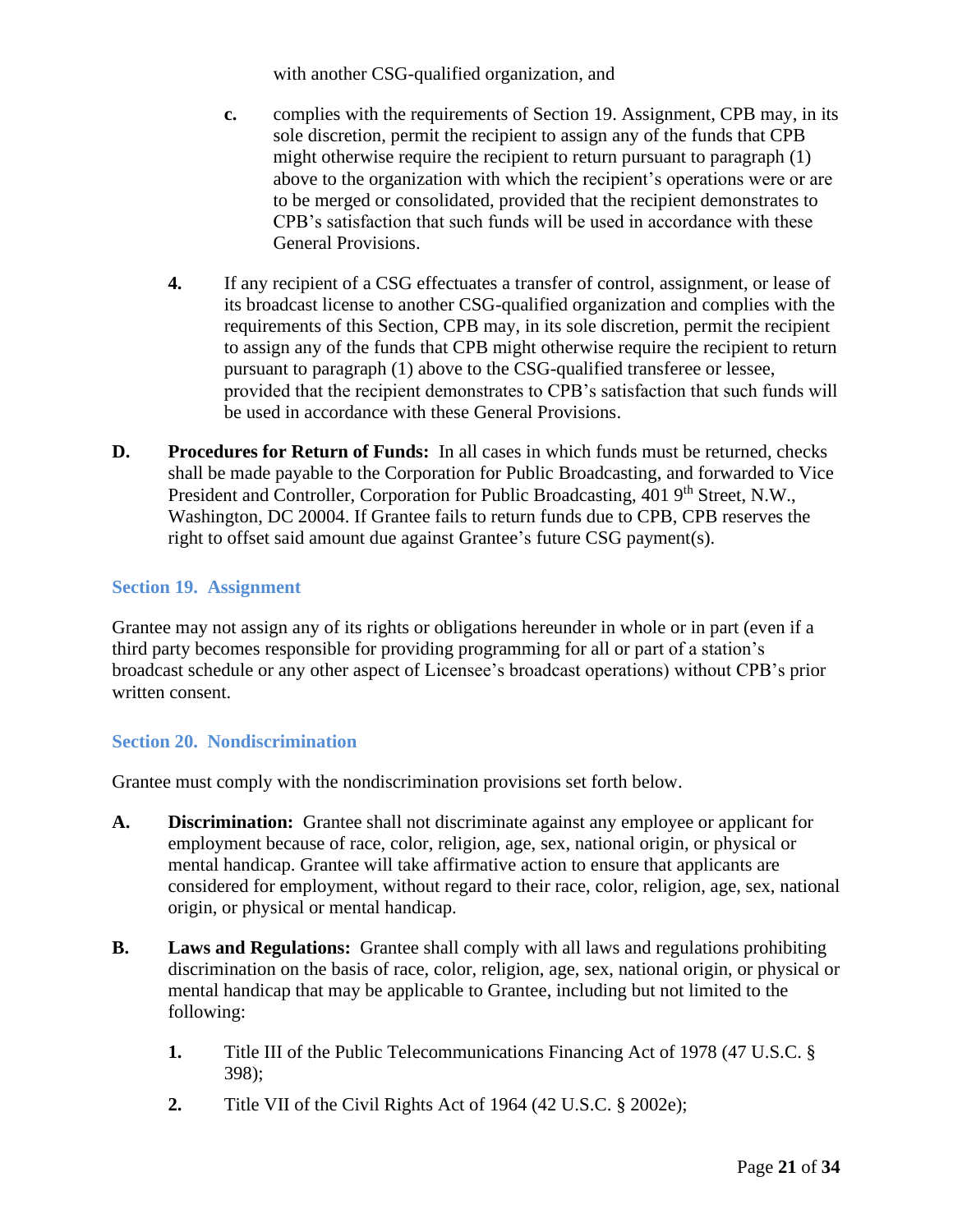- **3.** Equal Pay Act of 1963 (29 U.S.C. § 206);
- **4.** Age Discrimination in Employment Act of 1967 (29 U.S.C. § 621-634);
- **5.** Title VI of the Civil Rights Act of 1964 (42 U.S.C. § 2002d);
- **6.** Title IX of the Education Amendment of 1972 (20 U.S.C. § 1681);
- **7.** Title V of the Rehabilitation Act of 1973 (29 U.S.C. § 790-794); and
- **8.** FCC's regulations concerning equal employment opportunity (47 C.F.R. § 73.2080).
- **C. Subcontracts:** Grantee must include the provisions of this Section in all contracts and subcontracts funded by its CSG.

## <span id="page-21-0"></span>**Section 21. Equal Employment Opportunity**

Grantee must certify in its CSG Agreement and Certification of Eligibility to CPB that it complies with the FCC Rules concerning equal employment opportunity (47 C.F.R. § 73.2080) and the requirements in the Communications Act concerning equal employment opportunity (47 C.F.R. § 396 (k)(11) (A).<sup>5</sup>

## <span id="page-21-1"></span>**Section 22. Other Nondiscrimination Requirements**

- **A. Discrimination Claims:** Grantee acknowledges that CPB is a private, nonprofit corporation and does not have the legal authority to investigate and adjudicate complaints alleging discriminatory practices by Grantee. CPB will, therefore, refer all such complaints it receives to a government agency with jurisdiction to conduct any proceedings that may be appropriate. Further, CPB will cooperate fully with every such agency with jurisdiction to inquire into alleged discriminatory practices by a Grantee.
- **B. Applicable Laws and Regulations:** Grantee acknowledges that the laws and regulations prohibiting discrimination against persons on the basis of race, color, religion, national origin, age, sex, or physical or mental handicap may be federal, state, or local and may vary from jurisdiction to jurisdiction.

Grantee represents and warrants that it knows, understands, and applies the laws and regulations regarding discrimination and acknowledges that CPB is under no obligation to advise Grantee of the same unless required by law or regulation.

**C. Suspension or Cancellation of CSG:** Whenever a court or government agency with jurisdiction shall make a determination that Grantee is in violation of federal, state, or local laws and regulations prohibiting discrimination on the basis of race, color, religion, age, national origin, sex, or physical or mental handicap, and notice of such determination is provided to CPB, CPB shall promptly notify Grantee that, unless Grantee demonstrates to CPB's satisfaction, within 30 days, that the violation has been

<sup>5</sup> FCC requirements are different from CPB's Employment Statistical Report requirements, which are detailed in Section 2(E), Communications Act Requirements.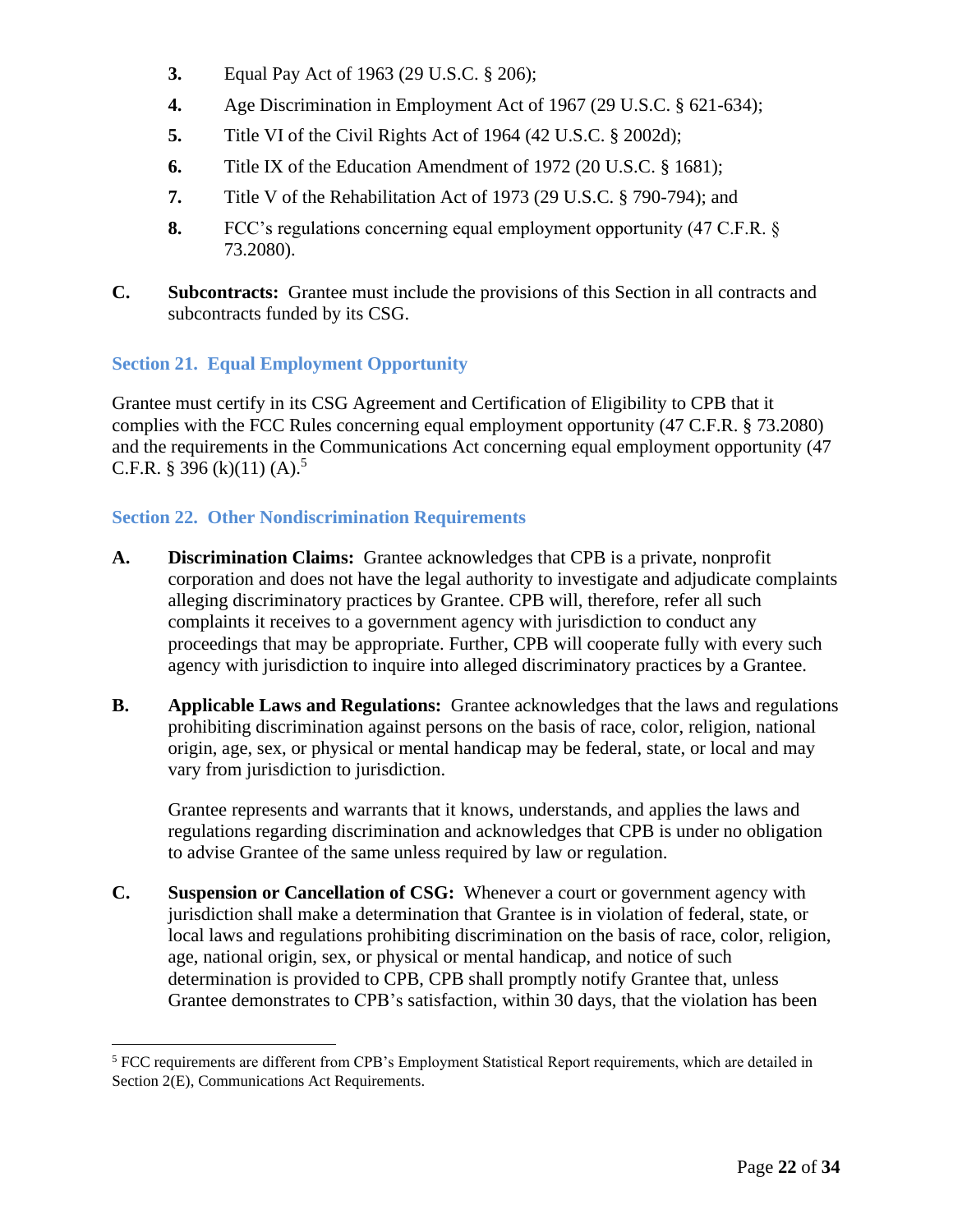corrected or that Grantee is in compliance with all provisions of such determination, CPB may suspend or cancel all CSG or other CPB funding.

Whenever such determination is appealed or otherwise challenged in an appropriate forum, whether or not the effect of such determination is stayed pending appeal, CPB shall notify Grantee that, unless Grantee can show cause to the contrary within 30 days, CPB shall suspend or cancel CPB assistance. If CPB decides to suspend or cancel such funding, all sums that would have been payable to Grantee shall be held by CPB pending completion of the appellate process, and CPB shall not suspend or cancel its nonfinancial and/or in-kind assistance during the appeal.

### <span id="page-22-0"></span>**Section 23. Governing Law and Jurisdiction**

Except as otherwise required by law, the General Provisions and all instruments between Grantee and CPB related thereto shall be construed in accordance with the laws of the District of Columbia. Notwithstanding the jurisdiction of any other court, by accepting a CSG, Grantee expressly submits and consents in advance to the jurisdiction of the Superior Court of the District of Columbia and the U.S. District Court for the District of Columbia for all claims or disputes pertaining directly or indirectly to any CSG or any program set forth in the General Provisions, or any matter related thereto. Grantee further agrees that in any action or proceeding commenced in any court in the District of Columbia, Grantee shall be deemed to have been duly served with process of such court when process is delivered to Grantee personally or by certified or registered mail (return receipt requested) within or outside of the District of Columbia.

#### <span id="page-22-1"></span>**Section 24. Amendment to General Provisions**

CPB reserves the right, in its sole discretion, to amend the General Provisions and will notify Grantee of the same. Grantee will be deemed to agree and comply with the amendments unless it notifies CPB otherwise in writing within 30 days of receipt of CPB's notification.

Upon receiving Grantee's notification, Grantee will be disqualified from the CSG program and Grantee shall immediately repay CPB any amounts due CPB under Section 18, Return of Funds.

#### <span id="page-22-2"></span>**Section 25. Headings**

The headings contained herein are for convenience only and shall not be interpreted to limit or otherwise affect the provisions herein.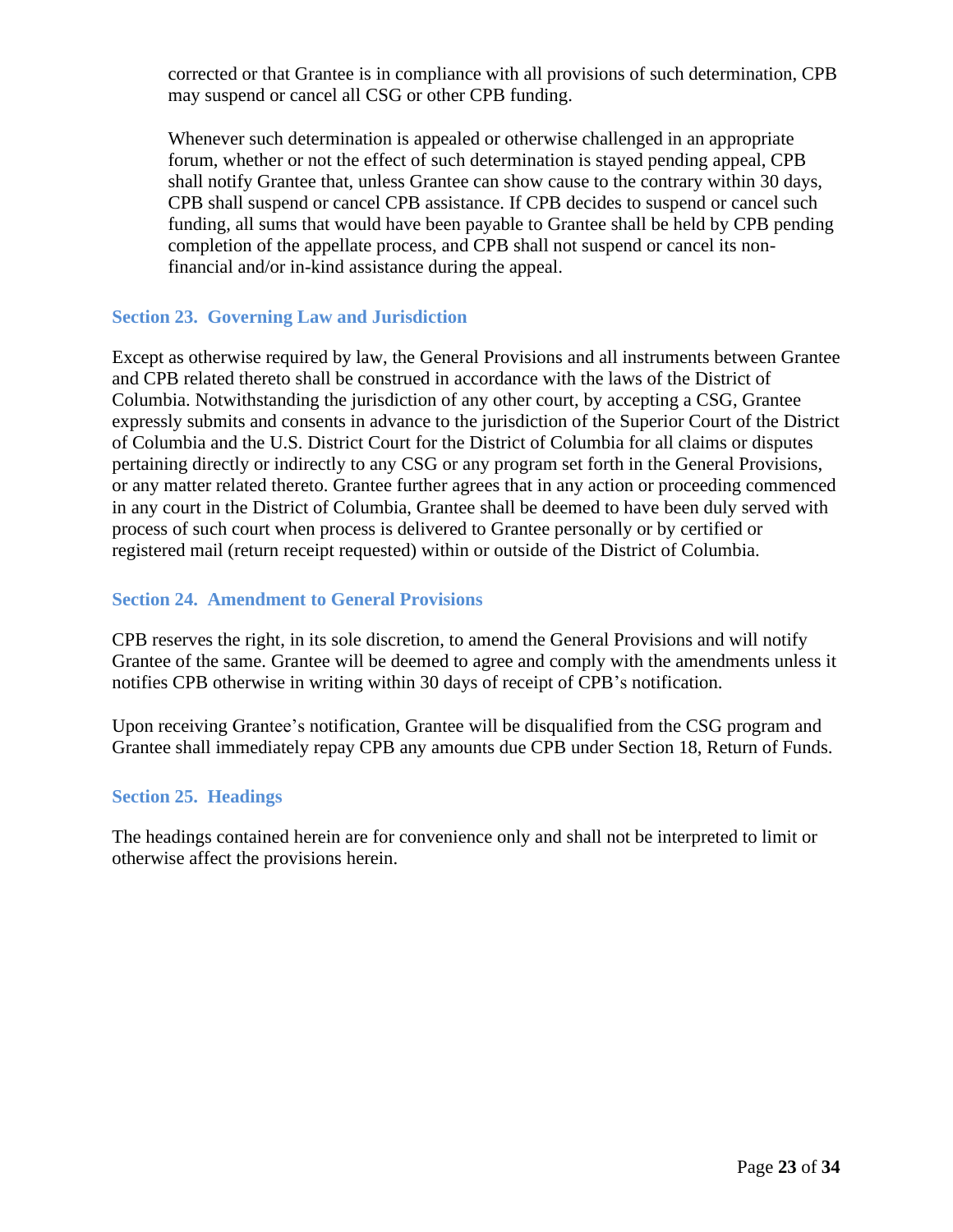## **PART II. DEFINITIONS**

<span id="page-23-0"></span>The following terms are defined as set forth below.

- **A. Annual Financial Report (AFR):** The financial information that Grantee must annually report to CPB, detailed in the FY 2020 [Financial Reporting Guidelines.](http://www.cpb.org/stations/frg/)
- **B. Annual Financial Summary Report (FSR):** The financial information CPB permits certain Grantee to annually report to CPB in lieu of an AFR, detailed in the [Financial](http://www.cpb.org/stations/frg/)  [Reporting Guidelines.](http://www.cpb.org/stations/frg/)
- **C. ASC:** Audience Service Criteria.
- **D. ASC Funds:** Twenty-five percent of a station's CSG that is not restricted under Section 12, Permitted CSG Expenditures: Unrestricted and Restricted.
- **E. Average Quarter Hour Persons (AQH Persons):** The average number of persons listening to a station for at least five minutes during a 15-minute period.
- **F. Average AQH:** The average of the station's two prior years' AQH Persons, reported by Nielsen Radio in its spring survey period (e.g., to calculate the Listening Index for FY 2021 CSGs, Nielsen Radio's spring 2018 and spring 2019 AQH must be averaged).
- **G. Calculation Document:** The document that identifies the methodology CPB applies to calculate the CSG that a Grantee is eligible to receive. The methodology is attached hereto and incorporated herein as Exhibit C.
- **H. CAP Category:** The six categories determined by the CAP ranges in Exhibit C.
- **I. Communications Act:** The Communications Act of 1934, as amended (47 U.S.C. § 396, et seq.).
- **J. Compliance Booklet:** A booklet entitled "Compliance, June 2019" that explains certain Communications Act and General Provisions requirements applicable to CSG recipients, which is incorporated herein by reference.
- **K. Community Advisory Board (CAB):** An advisory body most radio stations are required to maintain pursuant to the Communications Act.
- **L. Community Financial Support (CFS):** For Grantee required to file an AFR, their CFS is the total of the following lines in Schedule A of their 2019 fiscal year AFR:
	- **1.** Line 3.1C Appropriations from the Licensee
	- **2.** Line 8 Foundations and Nonprofit Associations
	- **3.** Line 9 Business and Industry
	- **4.** Line 10 Memberships and Subscriptions
	- **5.** Line 11 Revenue from Friends Groups (less any revenue included on Line 10)
	- **6.** Line 13 Net Auction Revenue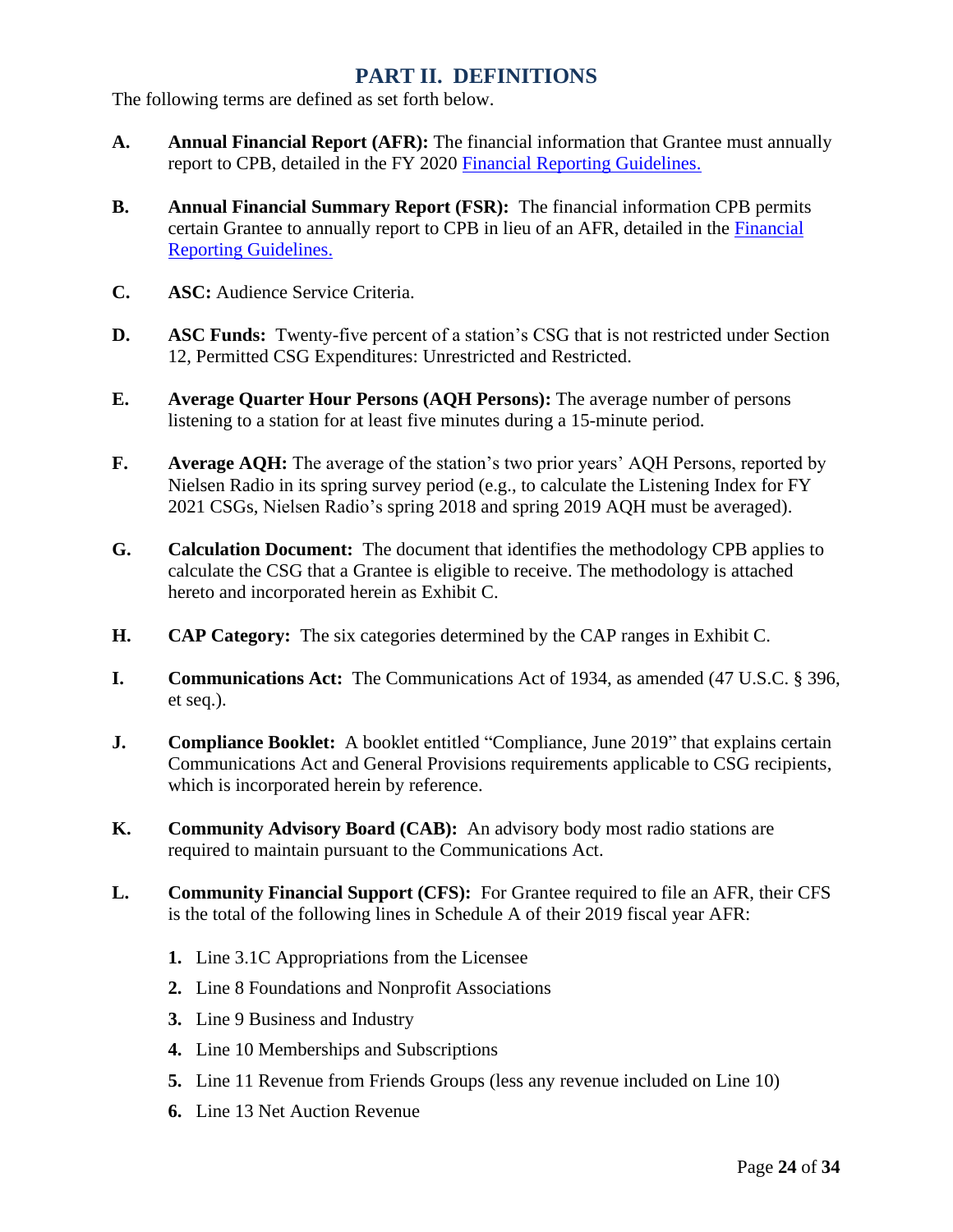- **7.** Line 14 Net Revenue from Special Fundraising Activities
- **8.** Line 19 Gifts and Bequests from Major Donors

For Grantee required to file an Annual Financial Summary Report, their CFS is the total of Lines 4.1, and Lines 6 through 9 of their 2019 fiscal year FSR.

- **M. Community Service Grant (CSG):** Unless otherwise identified, an FY 2021 Radio Community Service Grant awarded to a Grantee by CPB.
- **N. Compliance Projects:** Projects undertaken by a Grantee that does not meet the ASC requirement and designed to assist it in becoming compliant with the same.
- **O. Coverage Area Population (CAP):** The population within a station's coverage area based on contours specified by CPB (consistent with the rules and policies of the Federal Communications Commission) and the most recent population data published by the U.S. Census Bureau. A station's coverage area is defined by the primary signal coverage standard of 1mV/m (60 dBu) for FM and 5mV/m (73.979 dBu) daytime, ground wave for AM.
- **P. CPB:** The Corporation for Public Broadcasting.
- **Q. CPB-Qualified Programming:** General audience programming broadcast that serves a station's demonstrated community needs of an educational, informational, or cultural nature.

Programs that are not considered CPB-Qualified Programming include but are not limited to:

- **1.** programming that furthers the principles of particular political or religious philosophies; and
- **2.** programming designed primarily for in-school or professional in-service audiences.
- **R. CSG Agreement and Certification of Eligibility:** The agreement each CSG recipient must submit to CPB electronically through CPB's Integrated Station Information System, certifying Grantee's compliance with the terms and conditions of its CSG, including applicable requirements in the Communications Act and General Provisions.
- **S. Direct NFFS:** Direct NFFS for the applicable fiscal year is Grantee's NFFS reduced by NFFS attributed to in-kind contributions and indirect administrative support.
- **T. Discrete Accounting Requirement:** Grantee must use unique accounting codes for CSG revenues and expenses – restricted and unrestricted. Specifically, Grantee's accounting systems must be able to generate a report showing CSG revenues and how those funds were expended, using unique accounting codes. Those accounts may not include non-CSG revenues or expenses.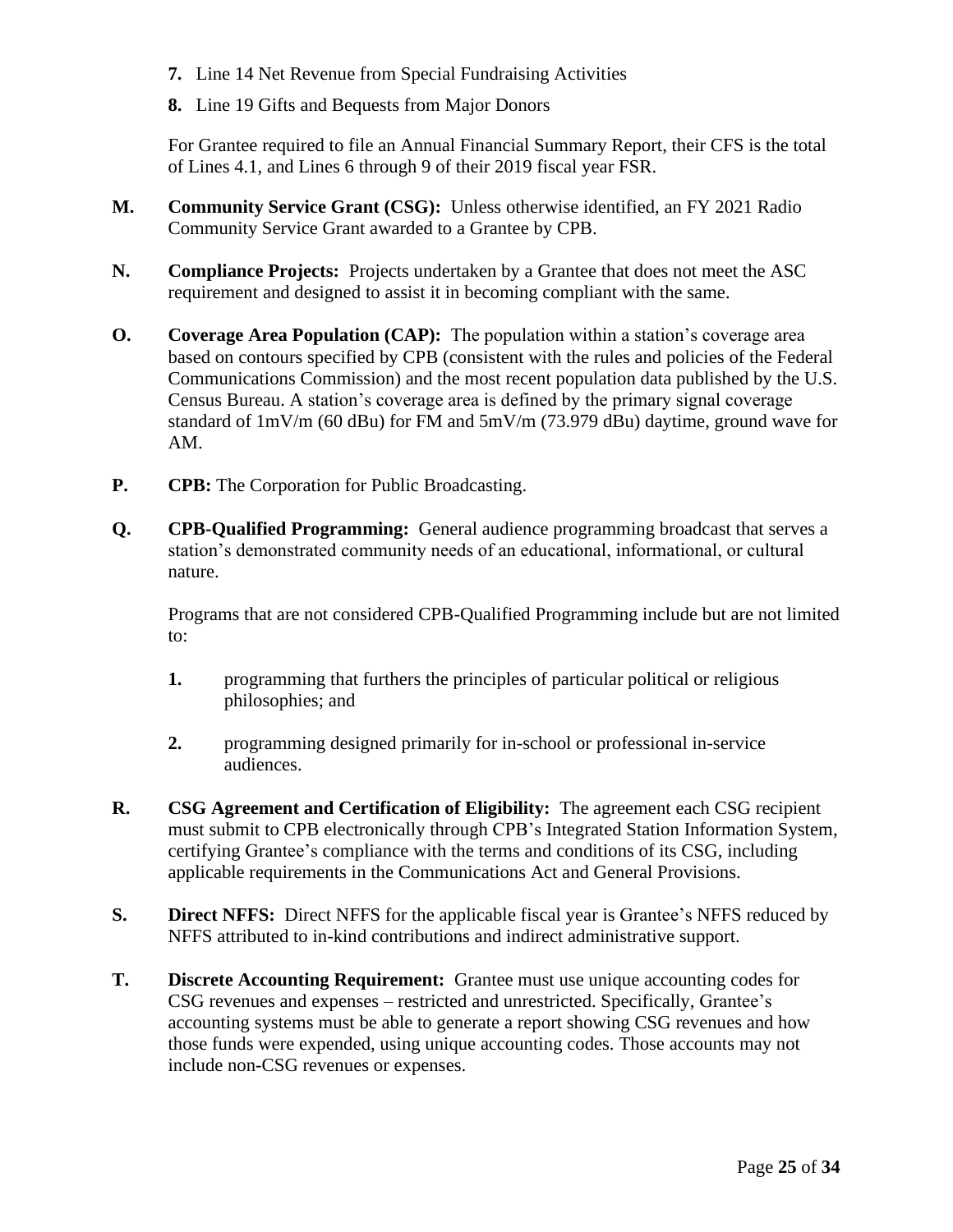- **U. Effective Radiated Power (ERP):** As defined by the FCC, ERP is the product of the antenna power (transmitter output power less transmission line loss) times: the antenna power gain or the antenna field gain squared. Where circular or elliptical polarization is employed, ERP is applied separately to the horizontal and vertical components of radiation. For allocation purposes, ERP authorized is the horizontally polarized component of radiation only.
- **V. Employment Statistical Report:** Grantee's report identifying:
	- **1.** the race and sex, the number of employees in each of eight full-time and part-time job categories (officials and managers, professionals, technicians, office and clerical personnel, skilled craft persons, semi-skilled operatives, unskilled operatives, and service workers); and
	- **2.** the number of job openings occurring during the year.
- **W. FCC:** The Federal Communications Commission**.**
- **X. Financial Reporting Guidelines:** CPB's instructions on accounting for and reporting on a Grantee's use of CSG funds for FY 2020 and amendments thereto.
- **Y. Flagship Station:** When a Licensee has multiple stations, it is the station Grantee designates in CPB's Integrated Station Information System to receive the CSG.
- **Z. Full-time Employee:** Permanent personnel employed by Grantee, Licensee or a parent company, subsidiary, affiliate, or third-party operator under contract with Licensee:
	- **1.** that possess the skills and expertise in the management, programming, production, promotion, development, or engineering areas of radio station operations;
	- **2.** that are paid no less than the minimum federal hourly wage plus all benefits that Licensee (or a parent company, subsidiary, affiliate, or third-party operator under contract with Licensee) routinely provides to its Full-time Employees; and
	- **3.** whose terms of employment require working the number of hours that constitute a normal work week at said institution.
- **AA. Full-time Equivalent Employee:** Two or more employees who, collectively, satisfy the criteria for a Full-time Employee. However, a Full-time Equivalent Employee need not receive all benefits that Licensee (or a parent company, subsidiary, affiliate, or third-party operator under contract with Licensee) provides to its Full-time Employees.
- **BB. Grantee:** The Licensee eligible to receive a CSG.
- **CC. Head of Grantee:** The head of grantee is the highest-ranking representative of the station's management responsible for station operations, i.e., its president and chief executive officer
- **DD. Joint Licensees:** Licensees eligible to receive television and radio CSGs.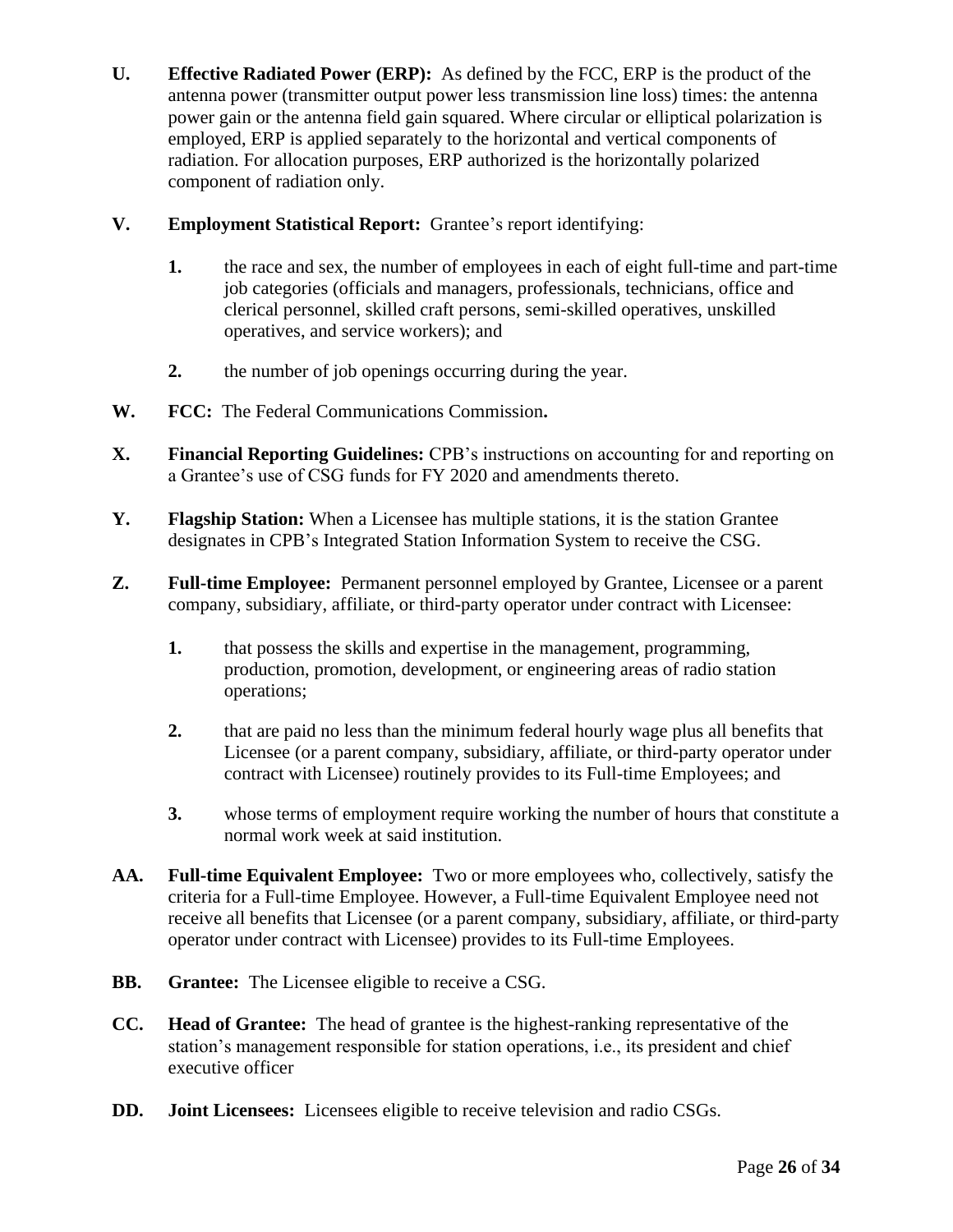- **EE. Licensee:** The entity with a valid, renewable license from the United States Government to operate a full-power, noncommercial, educational radio station.
- **FF. Licensee Official:** For community licensees, it is the Licensee's governing body chair or vice chair; for other licensees, it is the licensee's governing body chair or vice chair, or a designated senior level representative who is not a member of the station's management and who has the authority to enter into binding contracts on Licensee's behalf.
- **GG. Local Content and Service Report (LCSR):** The annual report that Grantee must submit to CPB in the Station Activity Survey (Section 6) on the content and services they provide to serve local needs, including quantitative and qualitative information about the impact of the local services in their communities.
- **HH. Minority Audience Service Station (MASS):** A radio station that provides significant service to a minority group or groups through diverse programming that serves the needs and interests of minorities. Stations are deemed MASS if they meet at least one of the criteria below.
	- **1.** A measured minority audience composition (cume) greater than 51 percent averaged over the previous three consecutive measured quarters<sup>6</sup>;
	- **2.** The station is licensed to a designated Historically Black College or University<sup>7</sup>; or
	- **3.** The station is licensed to:
		- **a.** a Native American Tribe<sup>8</sup>;
		- **b.** a consortium of Native American Tribes; or
		- **c.** an entity<sup>9</sup> controlled by a Native American Tribe, its community of license is within recognized tribal lands, and a substantial portion of its coverage area includes tribal lands.
- **II. News Station:** Stations airing news for 75 percent of their broadcast schedule from 6:00 a.m. to 7:00 p.m. Monday – Friday.
- **JJ. Nonaffiliated Third Party:** Any person, company, partnership, or other party that is not controlled by or acting on behalf of, or at the request of, Grantee for the purpose of fundraising, underwriting, or development for the station.

<sup>&</sup>lt;sup>6</sup> In markets where audience measurements (i.e., Nielsen Radio) are not available or based on a total cumulative audience of 5,000 or less, CPB will use the minority composition of the CAP within the station's primary coverage area. Stations with a CAP minority composition greater than 50 percent may be recognized as MASS.

<sup>&</sup>lt;sup>7</sup> As defined by the Higher Education Act of 1965, 20 U.S.C. §1601, et seq., as amended.

<sup>8</sup> Native American Tribe means any Native American Indian or Alaska Native tribe, band, pueblo, village, or community within the continental United States that the Secretary of the Interior presently acknowledges to exist as an Indian tribe (25 C.F.R. §83.1).

<sup>9</sup> CPB considers an entity controlled by a Native American Tribe if: 1) a majority of the entity's governing body's voting members are enrolled Native American Tribe members and their lands are served by the station, or 2) the majority of the entity's governing body's voting members are appointed by a Native American Tribe.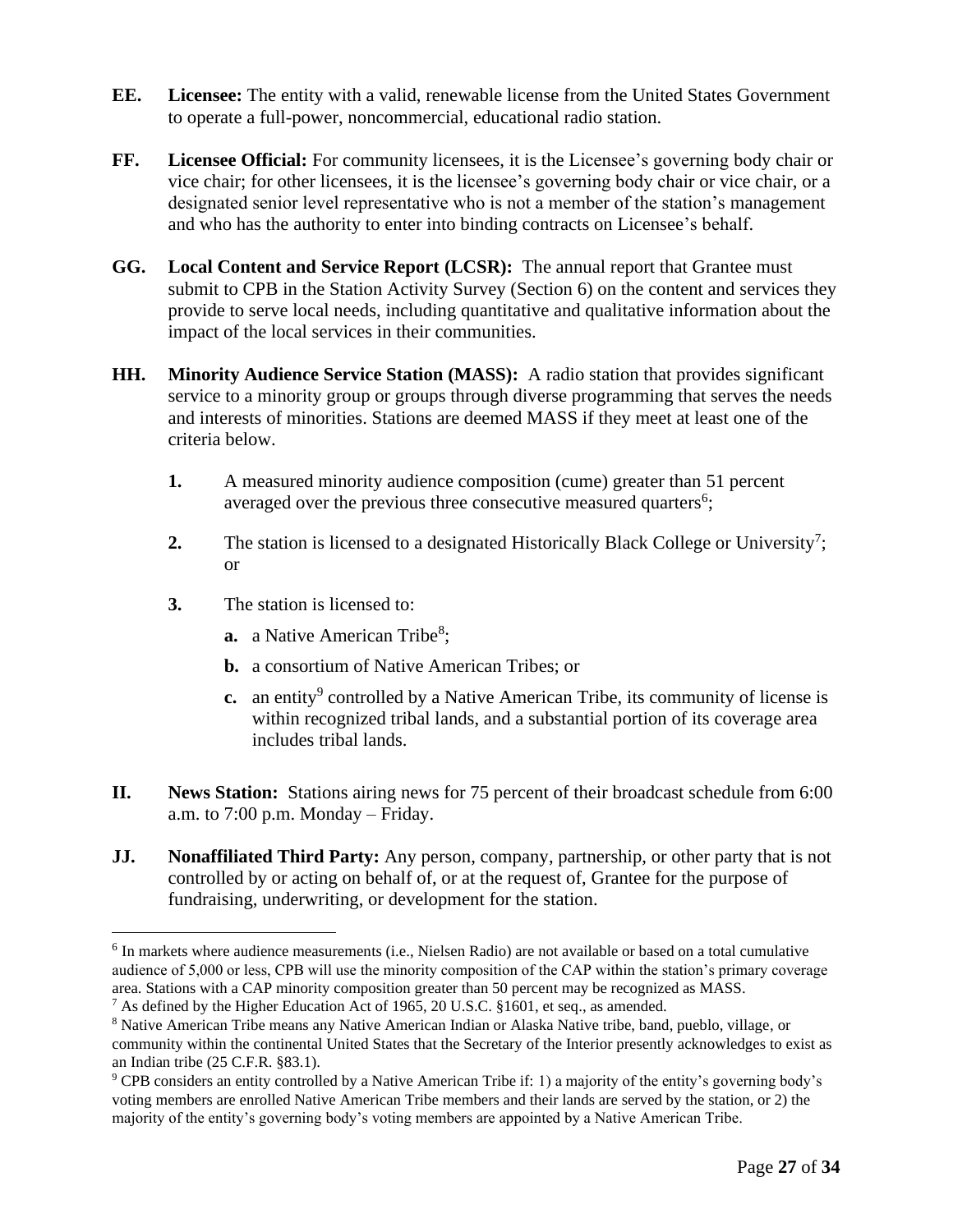**KK. Non-Federal Financial Support (NFFS):** The total cash and the fair market value of property and services Grantee received from sources other than the United States or any agency or instrumentality of the United States or any public broadcasting entity, as further defined in 47 U.S.C. § 397(9).

Additional details and definitions of what revenues qualify as NFFS are contained in the FY 2019 [Financial Reporting Guidelines](http://www.cpb.org/stations/frg/) and [Principles of Accounting.](http://www.cpb.org/stations/principles/principlesofaccounting050818.pdf)

- **LL. Overlapping stations:** A Licensee that owns more than one public radio station with individual CAPs that overlap by 50 percent or more.
- **MM. Principles of Accounting**: Application of Accounting and Financial Reporting to Public Telecommunications Entities, May 2005 edition.
- **NN. Rural Audience Service Station (RASS):** A station with a CAP density equal to or less than 40 people per square kilometer.
- **OO. Sole Service:** Stations that operate the only primary broadcast service (radio or television, commercial or non-commercial) within a 50-mile radius from the station's transmitter are Sole Service stations. A Licensee operating multiple services (radio/radio, radio/television) serving the same community may qualify as a single Sole Service station.

Translators do not qualify as Sole Service stations because of their secondary status. The presence of a secondary service licensed to another entity shall not preclude an applicant from qualifying for a CSG as a Sole Service provider.

- **PP. Spending Period:** CSG funds may be expended from October 1, 2020 through September 30, 2022.
- **QQ. Station Activity Survey (SAS**)**:** The survey that CPB uses to collect information on station operations to enable CPB to advocate the interests of public broadcasting, assist stations and other public broadcasting organizations with planning and evaluation, and anticipate industry-wide trends, and calculate CSG payments.
- **RR. Total Station Revenue (TSR):** For stations filing an AFR, TSR is the total of the following lines in a station's AFR:
	- **1.** Schedule A: Line 22 Total Direct Revenue;
	- **2.** Schedule B: Tab 3: Line 5 Indirect Administrative Support;
	- **3.** Schedule C: Line 6 Total In-Kind Revenue; and
	- **4.** Schedule D: Line 8 Total In-Kind Revenue.

For stations filing an FSR, TSR is the sum reported on Line 17 of Part 1of the station's FSR.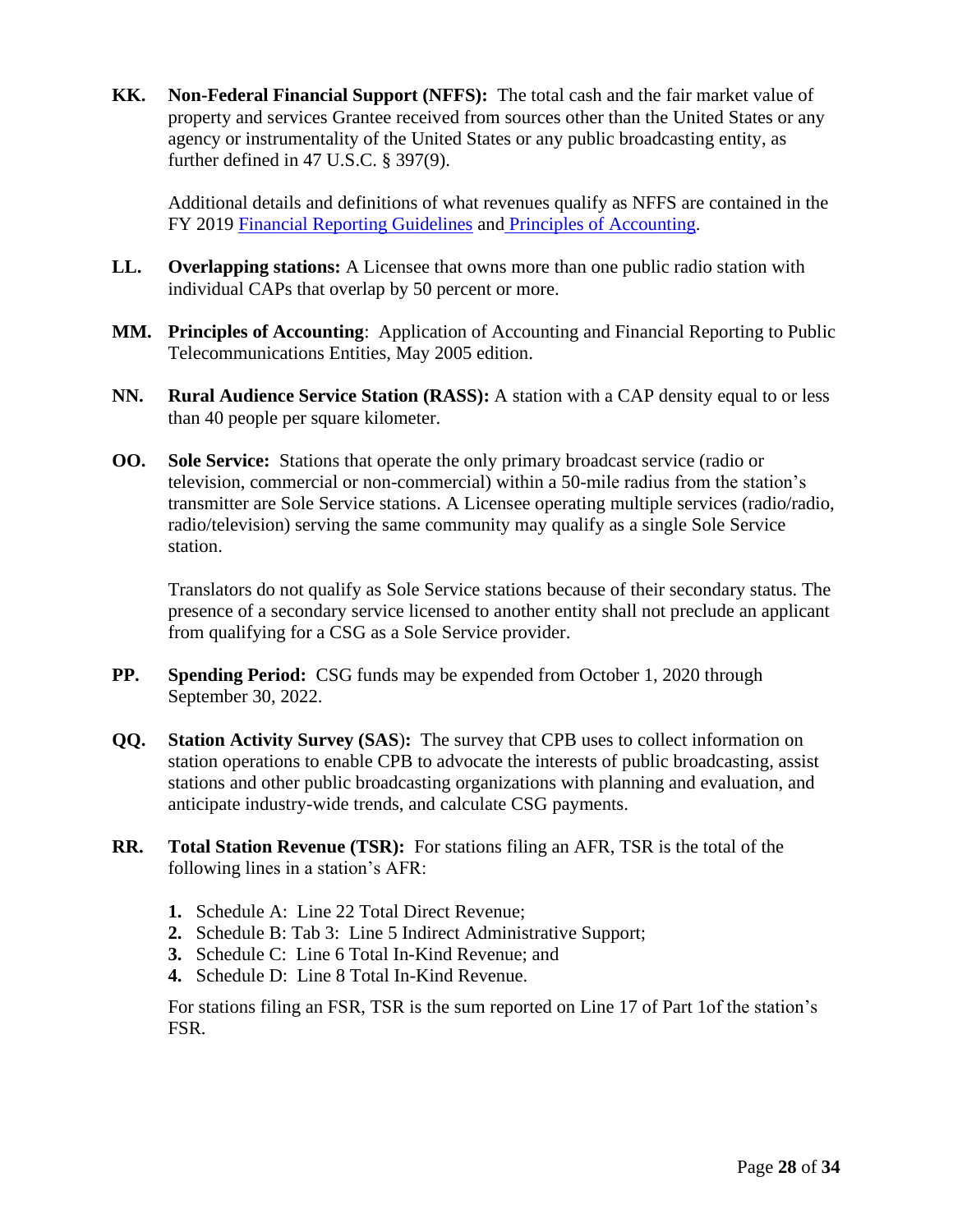## **Exhibit A Documents Governing Grantees**

- <span id="page-28-0"></span>**1.** CSG Agreement and Certification of Eligibility
- **2.** Financial Reporting Guidelines
- **3.** Principles of Accounting
- **4.** CSG Non-compliance Policy, January 2016
- **5.** Transmitters and Translators Form
- **6.** CPB Consent to Assignment Agreement
- **7.** Radio Community Service Grant Qualified Licensee Approval Form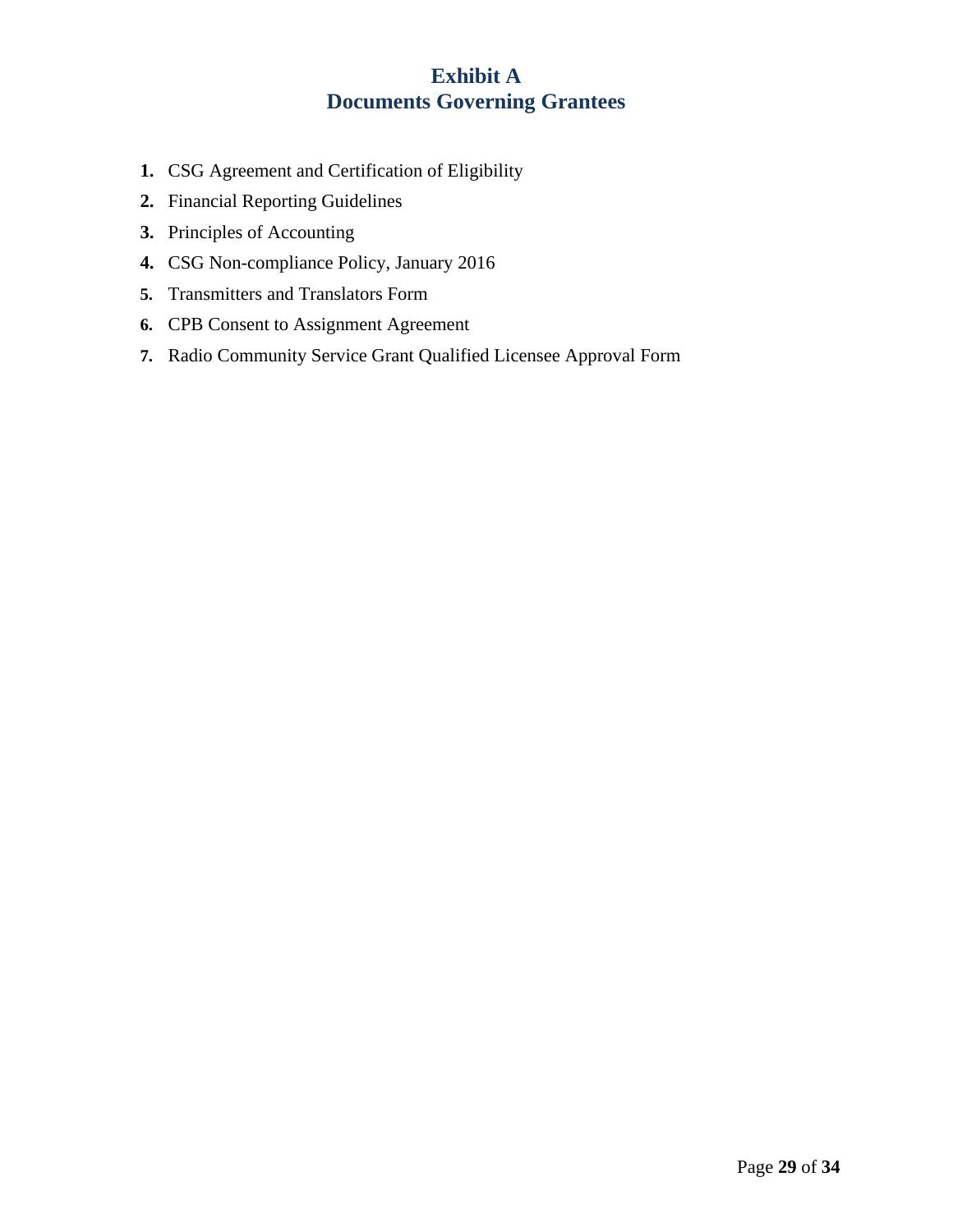## **Exhibit B Unrestricted CSG Expenditure**

#### <span id="page-29-0"></span>**1. Programming, Production, and Services**

Programming, Production, and Services include Programming and Production, Educational Programs, and Educational Outreach Activities as set forth below.

- **a. Programming and Production:** The acquisition of programming, program operations, program development, program planning, production operations, editing, and the following:
	- i. fees or dues to acquire broadcast rights for programs or series, or rights to use or adapt published materials;
	- ii. program or web content planning and research (script writing, printing, and consulting) in support of programming or production;
	- iii. directors, producers, cast, stagehands, engineers, technicians, and other personnel involved in programming or production;
	- iv. rental of facilities to support programming and production;
	- v. rental of production equipment;
	- vi. space, supplies, and other station resources used in programming or production;
	- vii. repair and maintenance of programming and production equipment; and
	- viii. depreciation and amortization of station equipment and leasehold improvements used for programming and production purposes.
- **b. Educational Programs:** The creation, production, or purchase of programs with educational intent or instructional design as defined below. Grantee must clearly identify the percentage of CSG funds used for the same.
	- i. "Educational intent" is defined as content designed to address specific educational interests of a target audience.
	- ii. "Instructional design" is defined as content having an educational intent and substantially involving educators in program development. This content includes ancillary materials to support or supplement the same. It also includes the costs of obtaining rights at the time of production for institutional off-air recording,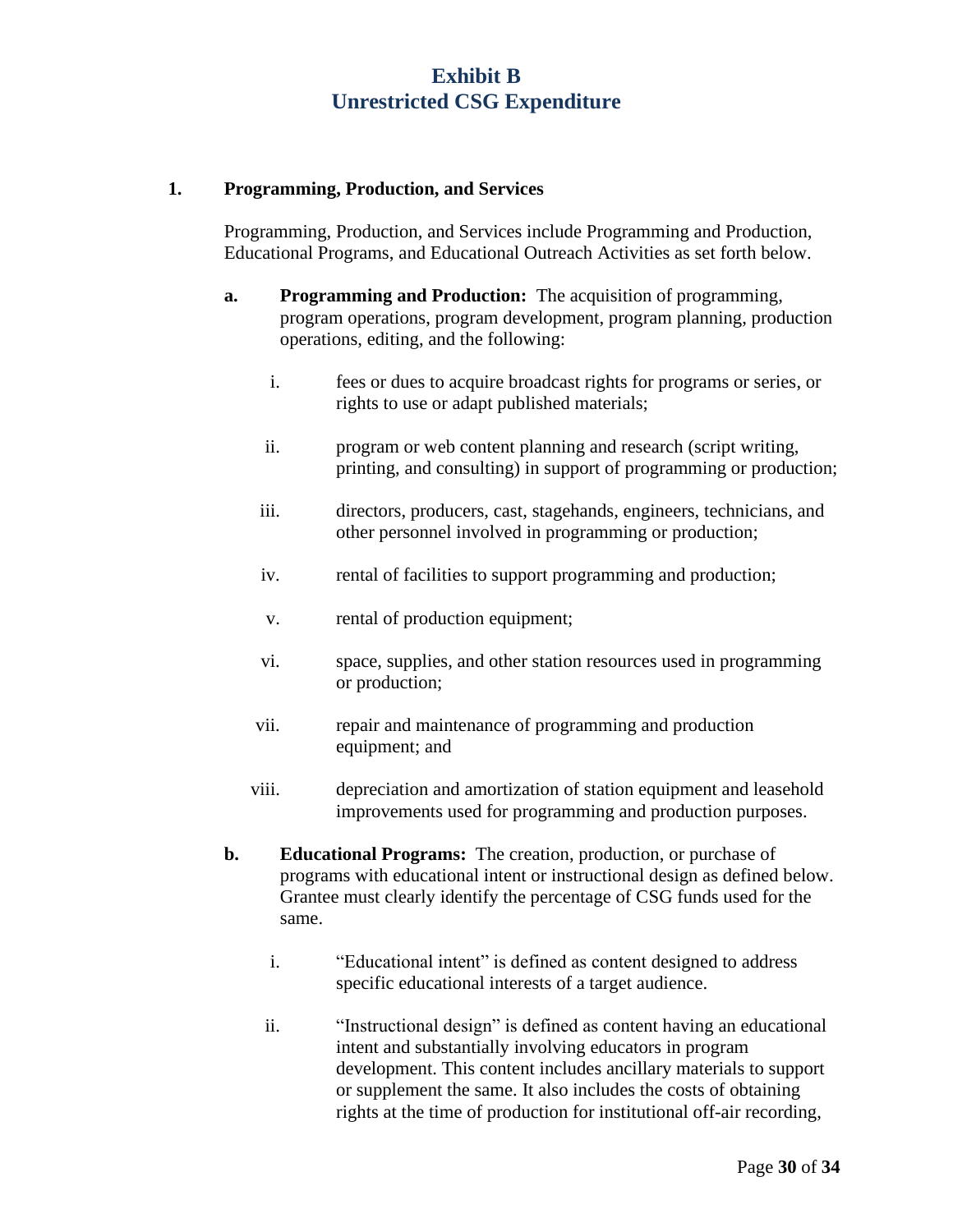audio visual, re-versioning, and other similar costs.

- **c. Educational Outreach Activities:** Community outreach and engagement activities related to local or national programs and the following:
	- i. local or national services that enable viewers and listeners to follow up on programs through computer, video, and audio conferencing;
	- ii. town meetings;
	- iii. local call-in shows;
	- iv. public service announcements;
	- v. telephone hot lines; and
	- vi. the dissemination of related information and materials related to the items set forth above.
- **2. Broadcasting, Transmission, and Distribution:** Broadcasting, transmission, distribution, and the following:
	- **a.** scheduling programs for airing;
	- **b.** repair and maintenance of broadcasting equipment;
	- **c.** depreciation of antennae, transmission, and other broadcasting equipment;
	- d. distribution and interconnection fees;
	- **e.** engineering; and
	- **f.** web hosting and streaming fees.
- **3. Program Information and Promotion:** Informing the viewing or listening public of available program services and the following:
	- **a.** producing or acquiring "spots" designed for the promotion of specific programs;
	- **b.** advertising in newspapers or other media;
	- **c.** preparing, reproducing, and distributing program guides;
	- **d.** travel and related expenses of promotion;
	- **e.** dues or fees related to this function; and
	- **f.** supporting services.
- **4. Fundraising and Membership Development:** Activities to persuade others to contribute money, securities, time, materials, or facilities to the station, such as:
	- **a.** solicitation of underwriting funds and grants;
	- **b.** membership development;
	- **c.** acquiring and distributing fundraising material;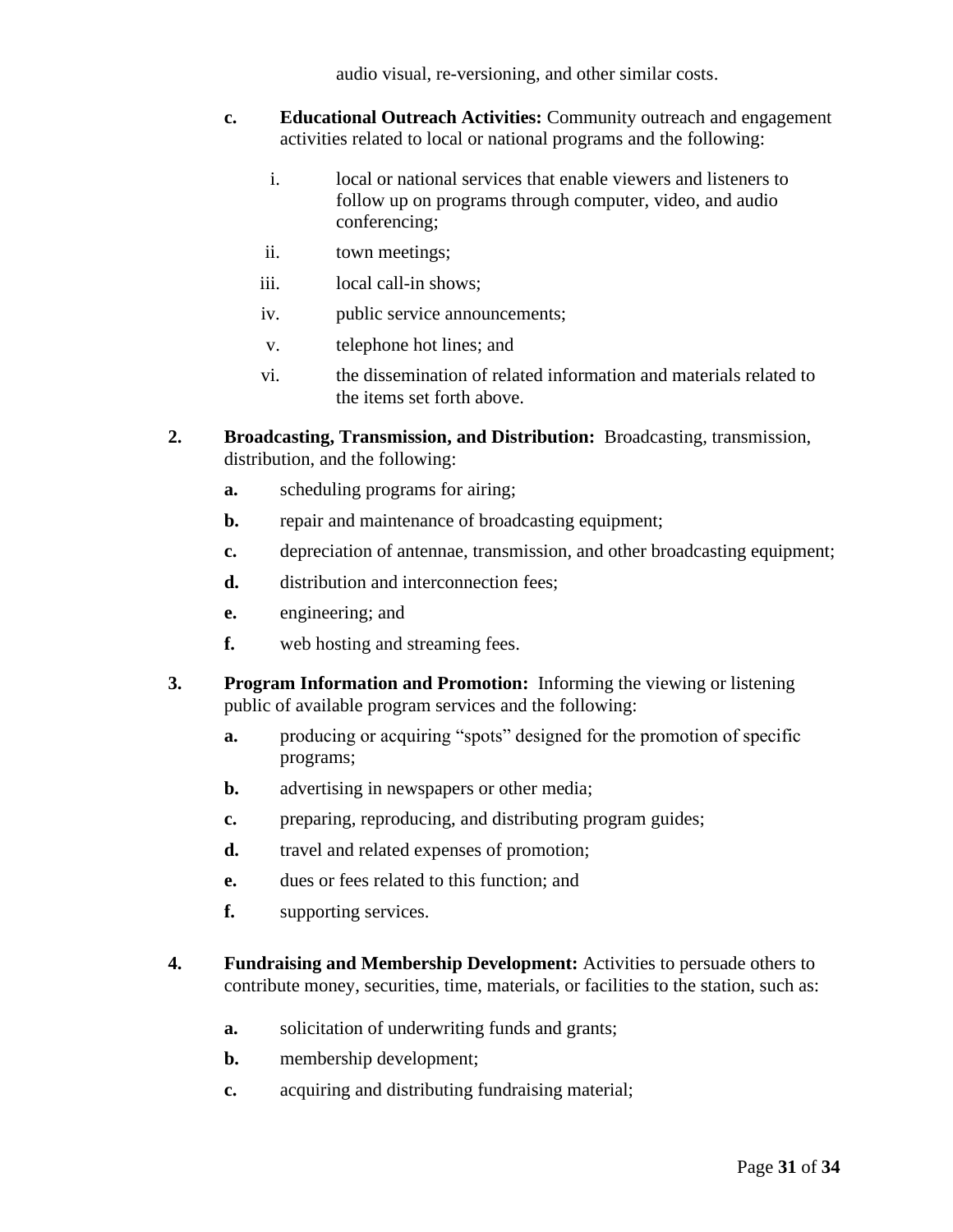- **d.** designing, printing, and distributing leaflets or posters for fundraising;
- **e.** meetings for improving fundraising techniques;
- **f.** services of fundraising consultants and talent;
- **g.** developing and maintaining contributor records;
- **h.** committee meetings dealing with fundraising policies and issues, including the preparation of minutes and reports of such meetings;
- **i.** program and production costs of broadcast appeals for funds;
- **j.** mailing costs related to fundraising; and
- **k.** direct costs of special fundraising activities and auctions.
- **5. Underwriting and Grant Solicitation:** Soliciting program underwriting funds and general support grants from foundations, corporations, and governments.
- **6. Management and General:** Supervising and controlling overall day-to-day operations, accounting, and office service activities, as well as:
	- **a.** human resource administration, including recruiting, retention, and benefit programs;
	- **b.** accounting, auditing, and budgeting;
	- **c.** information technology systems and support services, where not specifically devoted to other functions;
	- **d.** legal services of a general (non-program) nature;
	- **e.** all occupancy costs not specifically identifiable with other functions;
	- **f.** office functions that provide general support throughout the organization (e.g., corporate receptionists and telephone attendants, central mail services, and maintenance of corporate archives);
	- **g.** maintenance of operations manuals, directors' committee lists, and expenses related to governing board, CAB, or administrative committee meetings;
	- **h.** depreciation of buildings, furnishings, and equipment used in management and general functions;
	- **i.** dues for public broadcasting station membership organizations; and
	- **j.** indirect costs that are:
		- not directly identified with another function, that are indispensable to the conduct of those functions and to Grantee's existence; and
		- associated with the overall direction of Grantee's general board activities, business management, general recordkeeping, budgeting, and related purposes.
- **7. Purchase, Rehabilitation, or Improvement of Capital Assets:** Purchase,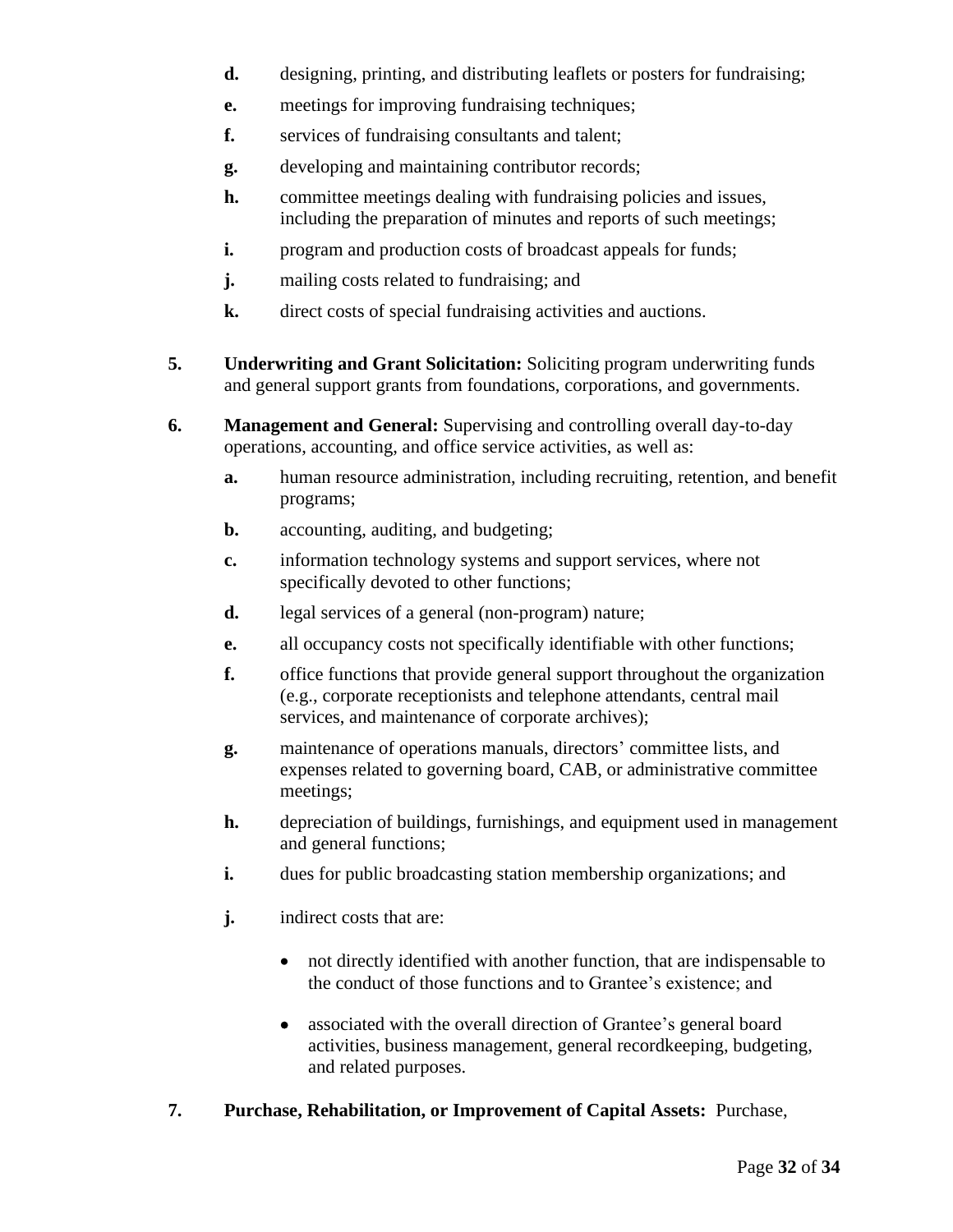rehabilitation, or improvement of capital assets, as well as:

- **a.** expenditures to purchase, rehabilitate, or improve tangible capital assets, such as studio and station equipment, vehicles, buildings, and other structures; and
- **b.** other capital assets funded with the CSG.